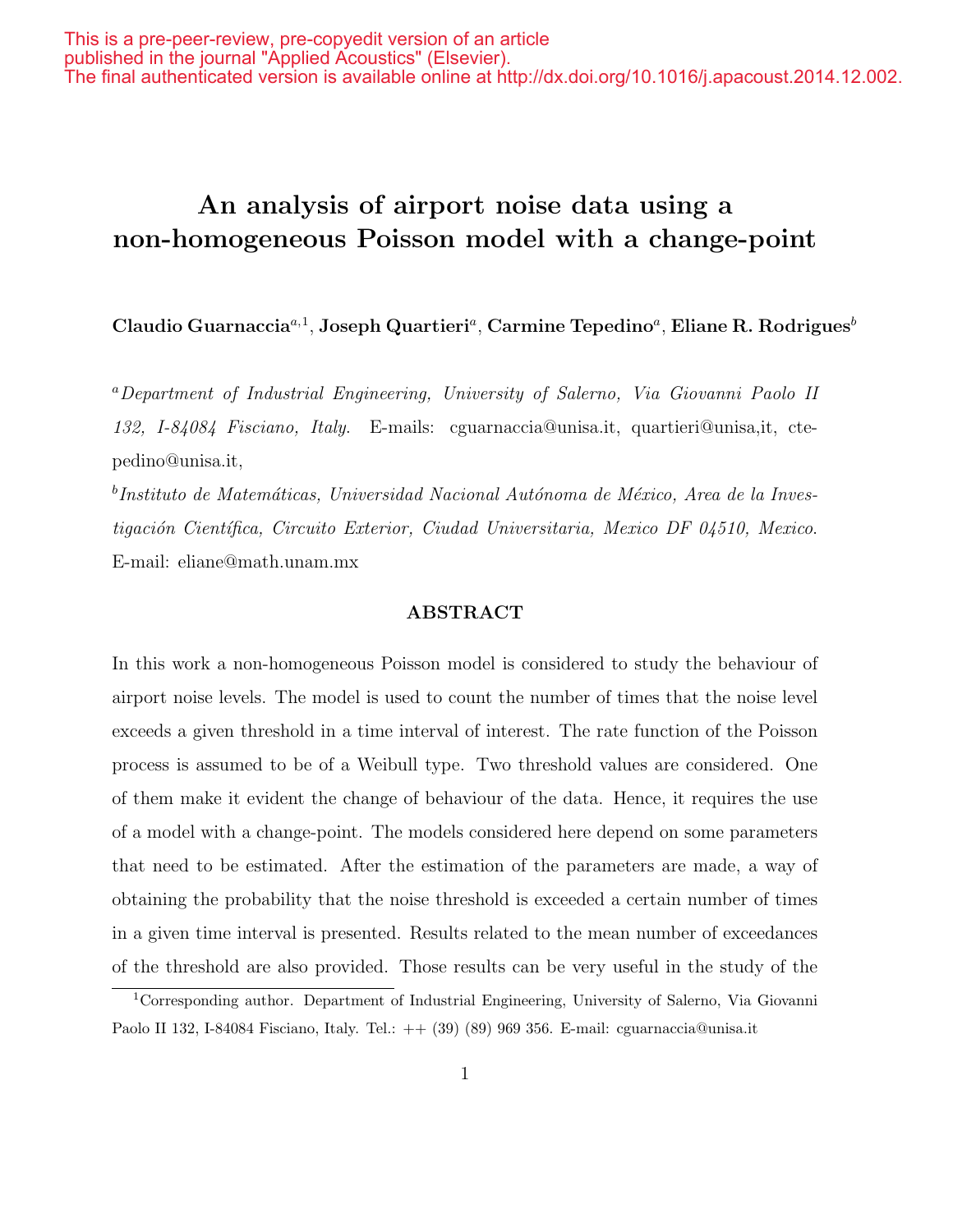population's exposure to noise produced by air traffic. The model is also useful to predict, given the current behaviour of the data, the probability of occurrence of high levels of noise in a near future. An application to the airport noise data from Nice International Airport is given.

Keywords: Non-homogeneous Poisson models, Bayesian inference, airport noise, Markov chain Monte Carlo algorithm

## 1 Introduction

Community noise pollution may cause serious health problems to individuals either living or spending long hours in an environment affect by it (see, for instance, [1, 2, 3, 4, 5]). Among the many hazardous effects of noise pollution we have hearing impairment, sleeping disturbance ([2]) and adverse cardiovascular effects. The latter can occur after long-term exposure to air and/or road traffic noise  $([5])$ . Therefore, it is very important to be able to predict the behaviour of these types of community noise.

There are several ways of measuring sound levels. In the case of continuous noise, such as road traffic noise, the so-called energy average equivalent noise of the A-weighted sound over a period of time T, indicated by  $L_{Aeq,T}$ , should be used (see [5]). However, when there are particular events such as noise from aircraft or train transit, then the maximum noise level, indicated by  $L_{Amax}$ , should also be used together with the  $L_{Aeq,T}$ (see [5]). Those types of measures are given as follows ([5]). The  $L_{Aeq,T}$  is given by

$$
L_{Aeq,T} = 10 \log \left[ \frac{1}{T} \int_0^T \frac{p_A^2(t)}{p_0^2} dt \right]
$$
 (1)

where  $p_A^2(t)$  and  $p_0^2$  represent the square of the A-weighted pressure at time t and the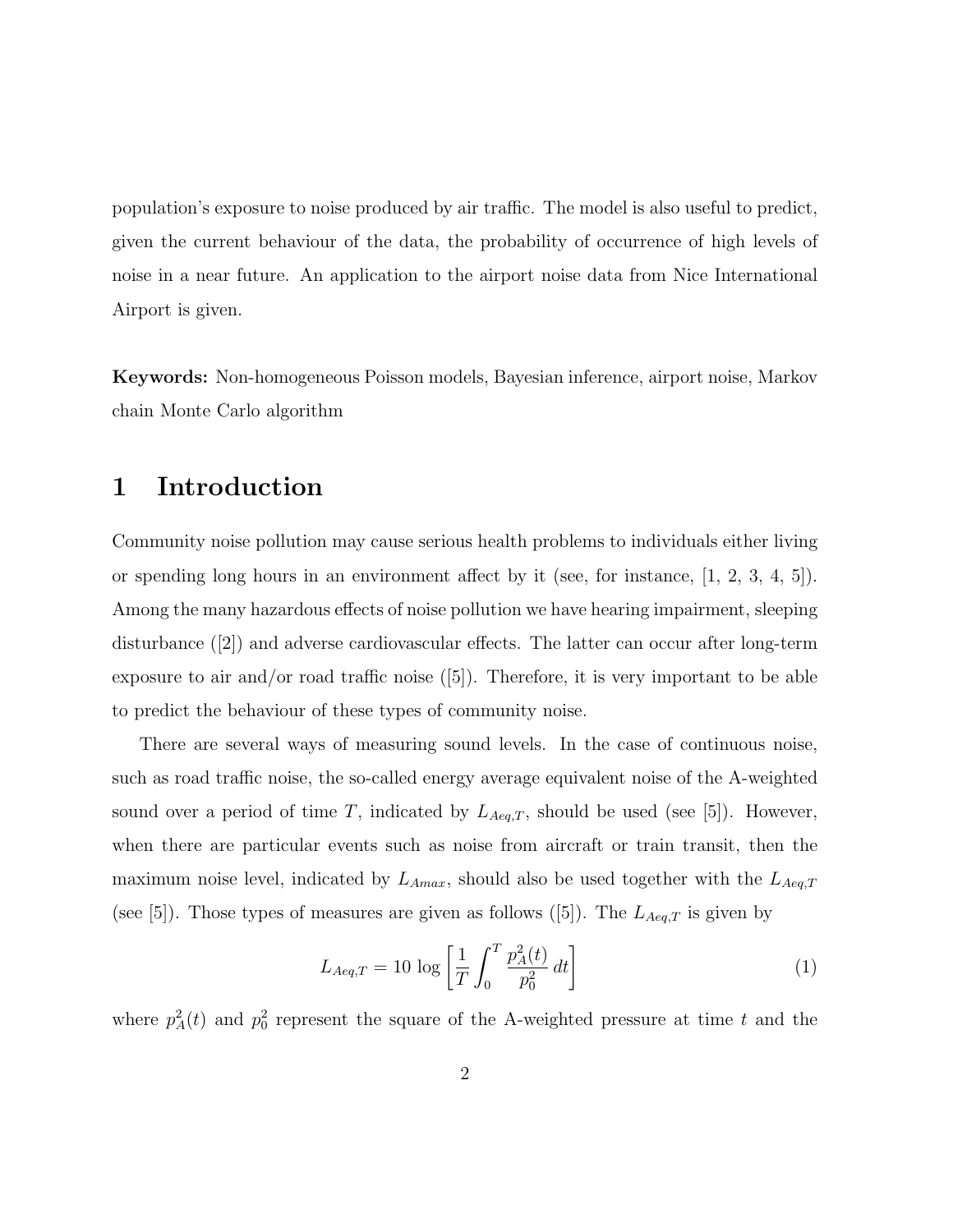square of the reference pressure, respectively. The  $L_{A max}$  is the maximum value that the A-weighted sound pressure level reaches during a given measurement period ([6]). In the present work, data are taken on a time basis of 0.5 of a second and they have been averaged using  $(1)$  with T corresponding to one hour.

The aim in the present work is to provide a way of analysing the behaviour of air traffic noise. There are many questions that might be asked and, depending on their nature, different methodologies may be used. For instance, in [7] several methodologies to assess road traffic noise are reported from a statistical as well as a dynamical point of view. In [8, 9], time series analysis is used to study road traffic noise level. In these works, the aim was to describe the present and past behaviour of the observed data and with that predict how they will behave in the future.

Herein, we are interested in knowing the probability that a noise level exceeds a given threshold in a time interval of interest. Additionally, we are also interested in estimating the mean number of times that a threshold is exceeded in a given time interval. In order to answer these questions, a non-homogeneous Poisson model will be used. Even though, this approach has already been used before ([10]) to study road traffic noise, in the present case we have the additional difficulty that the data considered here change behaviour during the observational period. Hence, in some cases, we have to allow the presence of the so-called change-point. That change implies that some events might have occurred affecting the measurements' behaviour. Hence, we might have lower (higher) levels of noise before a change-point and after that point in time we might have higher (lower) levels. Therefore, once the change-point is identified, it would be possible to point out the cause of the change in behaviour. If we have a good change, then it would be desirable to try to induce the cause in other situations as to repeat the good effects. If the change is a bad one, then actions should be taken in order to revert the bad effect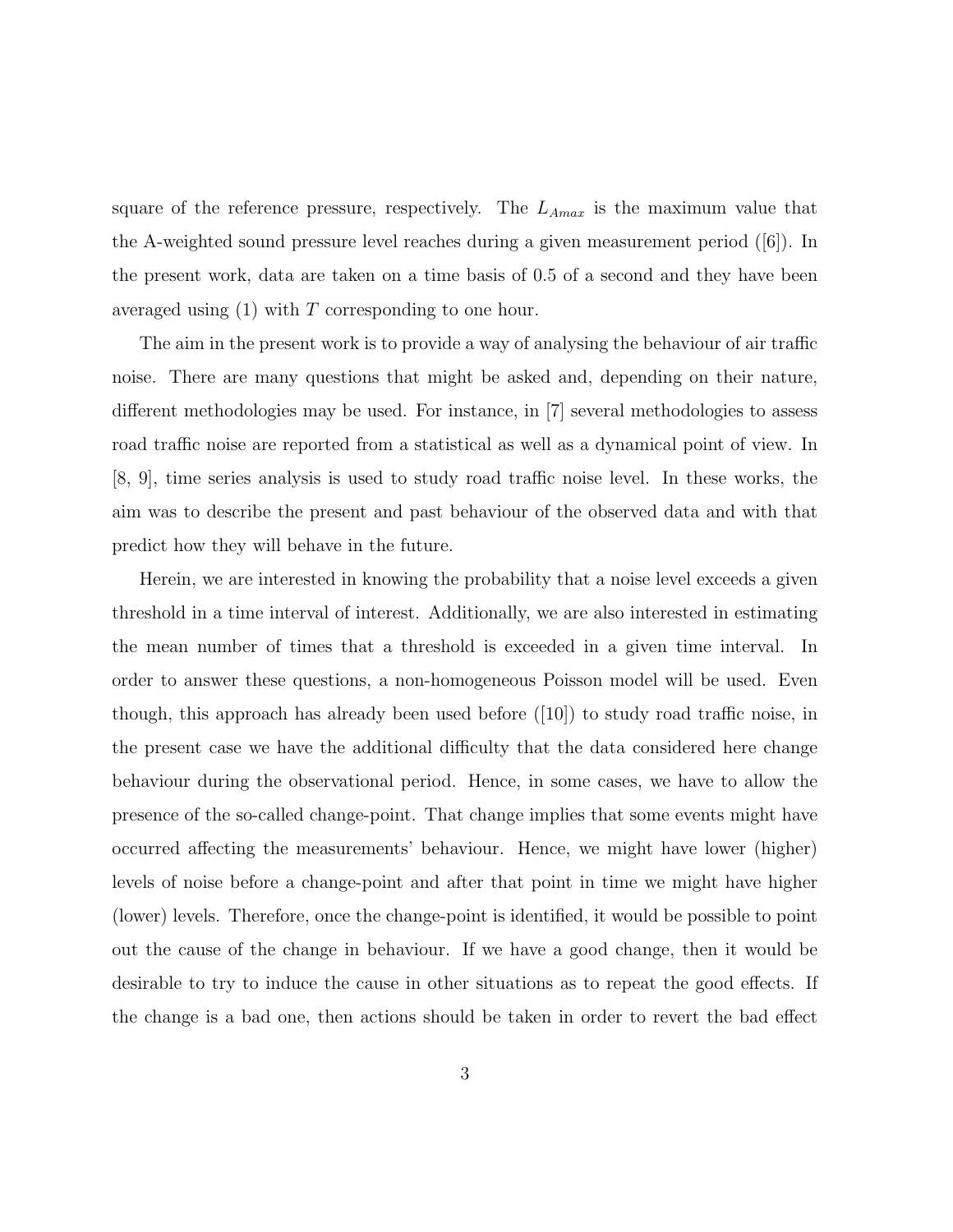and prevent it from happening in another scenario.

In [10] a non-homogeneous Poisson model with no change-points was applied to noise proceeding mostly from cars. In that case, even though a non-homogeneous model was considered, an approximately homogenous behaviour was detected. Here, we will see that depending on the threshold considered, we might have either a homogeneous or a nonhomogeneous behaviour. Additionally, in some cases it will also be necessary to use a model with the presence of a change-point.

Models with change-points have been used in several areas. In the case of environmental applications we have for instance [11, 12] where the models are applied to air pollution data, and [13] with applications to prediction of marine species abundance. A couple of other related studies are [14] with applications to the epidemiological area and [15] applying the models to problems in genetics, medicine and finance.

Since some parameters are present in the models, in order to obtain the results sought, they need to be estimated. That will be performed using the classic statistics point of view  $([16, 17, 18])$  as well as the Bayesian one  $([19])$ . In the classical sense, estimation will be made using the maximum likelihood approach. In the Bayesian sense, that will be performed through a Markov chain Monte Carlo (MCMC) algorithm ([20]).

This work is presented as follows. In Section 2 the models with and without changepoints are described. Section 3 gives the statistical setting. In Section 4 we apply the models to the data from the Nice-Côte d'Azur International Airport, France. Section 5 presents a discussion of the results obtained as well as some comments on future work. An Appendix with the Matlab code of the function that is used in the maximum likelihood procedure is presented before the list of references.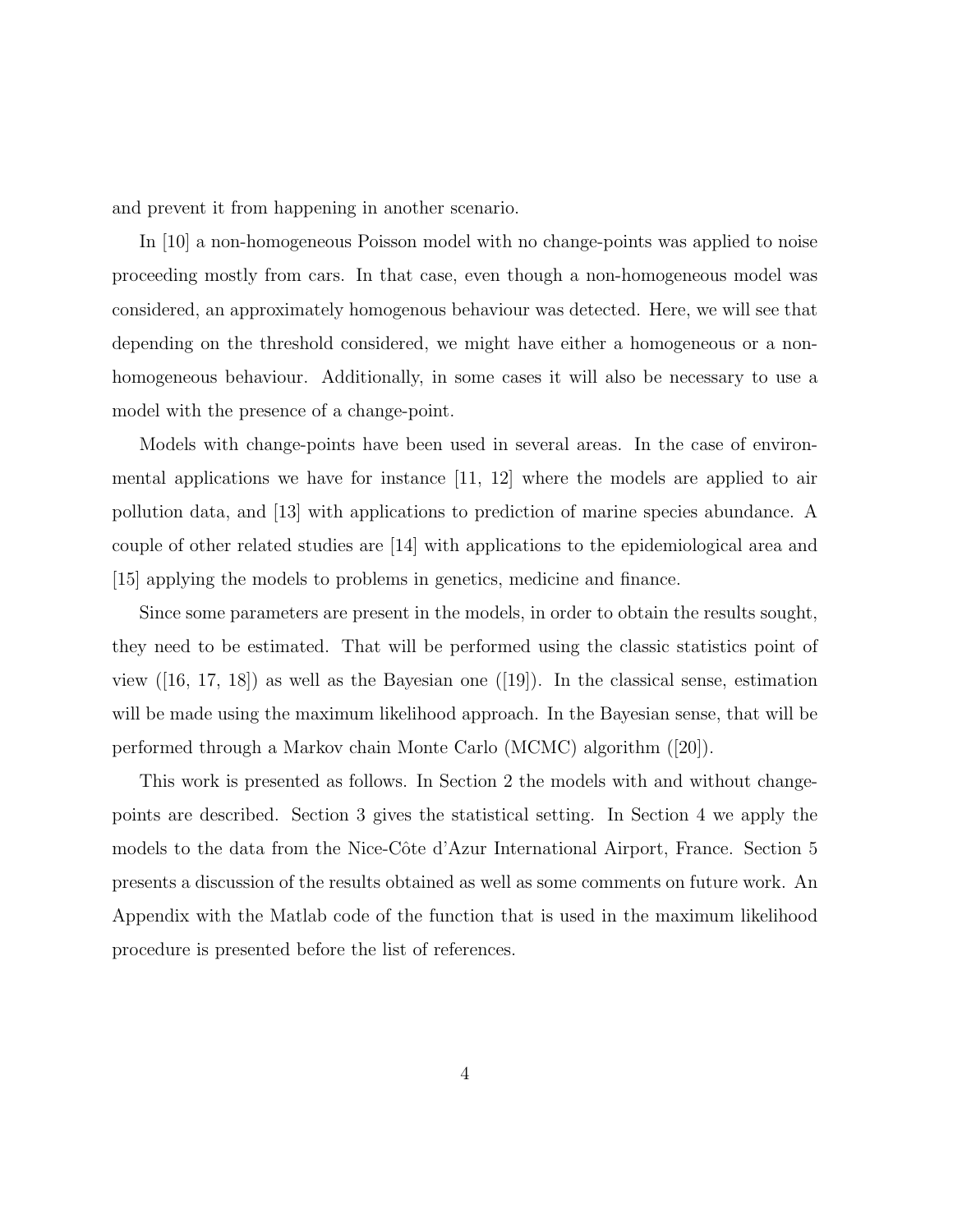## 2 Description of the mathematical model

Non-homogeneous Poisson models ([21, 22]) have been used to study problems in several areas of application ([10, 22, 23, 24], among others). The model considered here may be described as follows.

Let  $S \geq 1$  and  $L > 0$  be natural and real numbers representing the amount of observed data and the threshold of interest, respectively. We also consider a natural number  $K \geq 0$ indicating the number of times in  $[0, S]$  that the threshold L is surpassed by an observed measurement. Indicate by  $N = \{N_t : t \geq 0\}$  the stochastic process ([21]) such that  $N_t$ registers the number of times that the noise level has exceeded the threshold L in the time interval [0, t],  $t \geq 0$ . Assume that N is a non-homogeneous Poisson model with rate and mean functions  $\lambda(t) > 0$  and  $m(t) = \int_0^t \lambda(s) ds$ , respectively,  $t \geq 0$ ; i.e., for  $t, s \geq 0$ , and  $k = 0, 1, 2, ...,$ 

$$
P(N_{t+s} - N_t = k) = \frac{[m(t+s) - m(t)]^k}{k!} \exp(-[m(t+s) - m(t)]). \tag{2}
$$

Let  $h_1, h_2, \ldots, h_K$  indicate the times (hours in the present case) at which the threshold L was exceeded in the time interval [0, S]. Let  $\mathbf{D} = \{h_1, h_2, \ldots, h_K\}$  denote the set of those times. The set  $D$  is the set of observed data.

In the present case we assume that  $\lambda(t)$ ,  $t \geq 0$  is of the Weibull type; i.e.,  $\lambda(t)$  $(\alpha/\sigma) (t/\sigma)^{\alpha-1}$ , giving the mean function  $m(t) = (t/\sigma)^\alpha$ ,  $t \geq 0$ ,  $\alpha, \sigma \in (0,\infty)$  (see, for instance, [25]).

Two versions of the model will be considered. In one version a model without changepoints is used. Whenever necessary, a second version with the presence of a change-point  $\tau \in (0,\infty)$  is considered. When the presence of a change-point is assumed, we have that the rate and mean functions need to be defined for times before and after the change-point.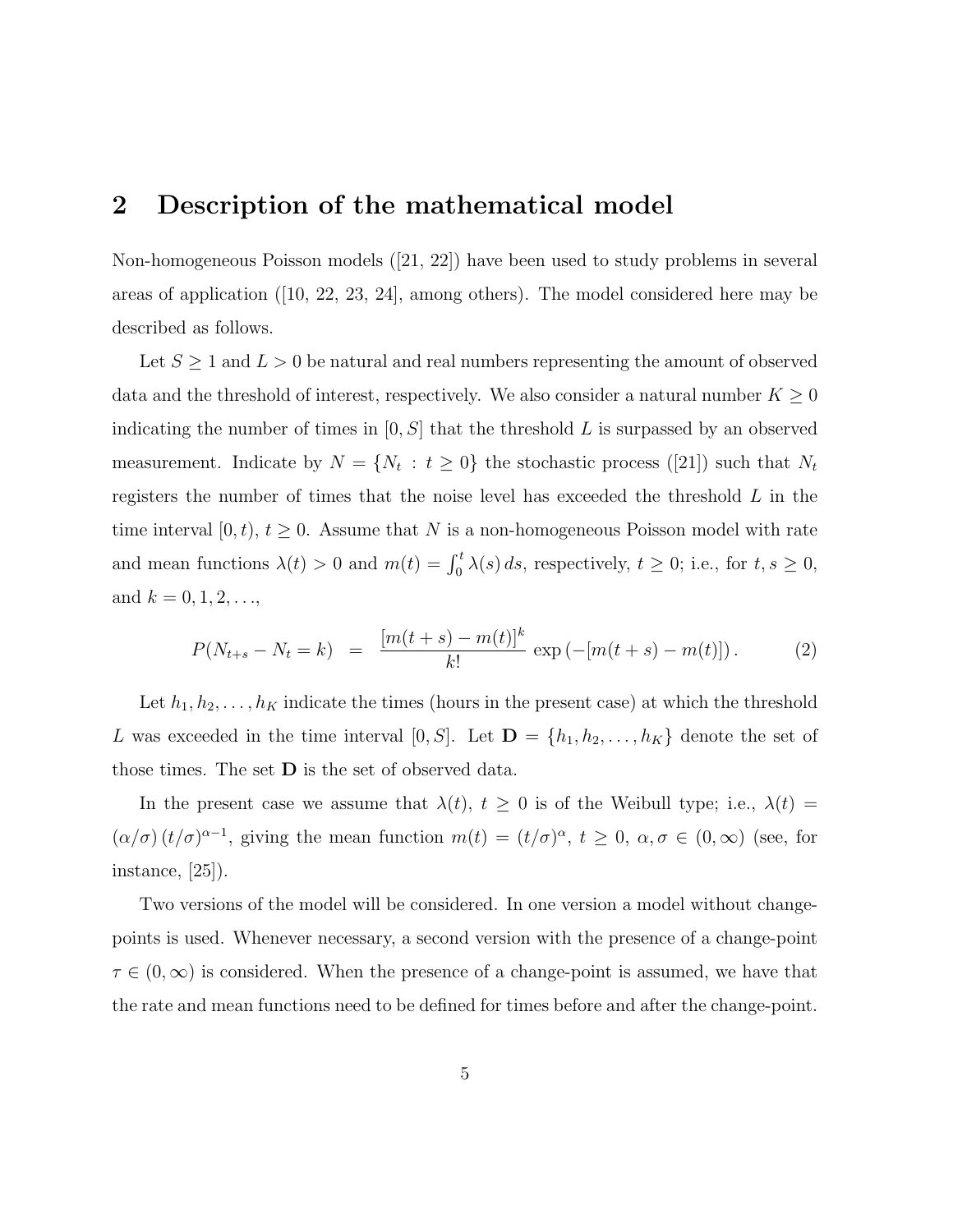Hence, the rate function should be of the following form,

$$
\lambda(t) = \begin{cases} \lambda_1(t), & t \leq \tau \\ \lambda_2(t), & t > \tau, \end{cases}
$$

where  $\lambda_i(t) = (\alpha_i/\sigma_i) (t/\sigma_i)^{\alpha_i-1}, t \geq 0, \alpha_i, \sigma_i \in (0, \infty), i = 1, 2$ , and therefore, the mean function is (see, for instance, [11])

$$
m(t) = \begin{cases} m_1(t), & t \le \tau \\ m_1(\tau) + m_2(t) - m_2(\tau), & t > \tau, \end{cases}
$$

where  $m_i(t) = (t/\sigma_i)^{\alpha_i}, i = 1, 2.$ 

Therefore, when no change-points are allowed, the vector of parameters to be estimated is  $\boldsymbol{\theta} = (\alpha, \sigma) \in \mathbb{R}^2_+$ . If the presence of a change-point is considered, then the vector of parameters is  $\boldsymbol{\theta} = (\boldsymbol{\theta}_1, \boldsymbol{\theta}_2, \tau) \in \mathbb{R}^5_+$ , where  $\boldsymbol{\theta}_1 = (\alpha_1, \sigma_1)$  and  $\boldsymbol{\theta}_2 = (\alpha_2, \sigma_2)$  are the vectors of parameters of the rate function when  $0 \le t \le \tau$  and  $\tau < t \le T$ , respectively.

## 3 Statistical inference

In order to estimate the parameters present in the models, we will use both the classic and the Bayesian statistics points of view. In the case of the classical approach, we will use the maximum likelihood method. Using the Matlab software, in the case without the presence of change-points, the estimation of the value that maximises the likelihood function of the model is relatively easy. However, in some other cases (for instance, when we allow the presence of a change-point) that may not be true. Therefore, we also use the Bayesian point of view. Those two approaches have been used extensively in many areas of applications such as air pollution data, as in  $[11, 12, 24, 26]$ ; genetics, as in  $[27, 28]$ ;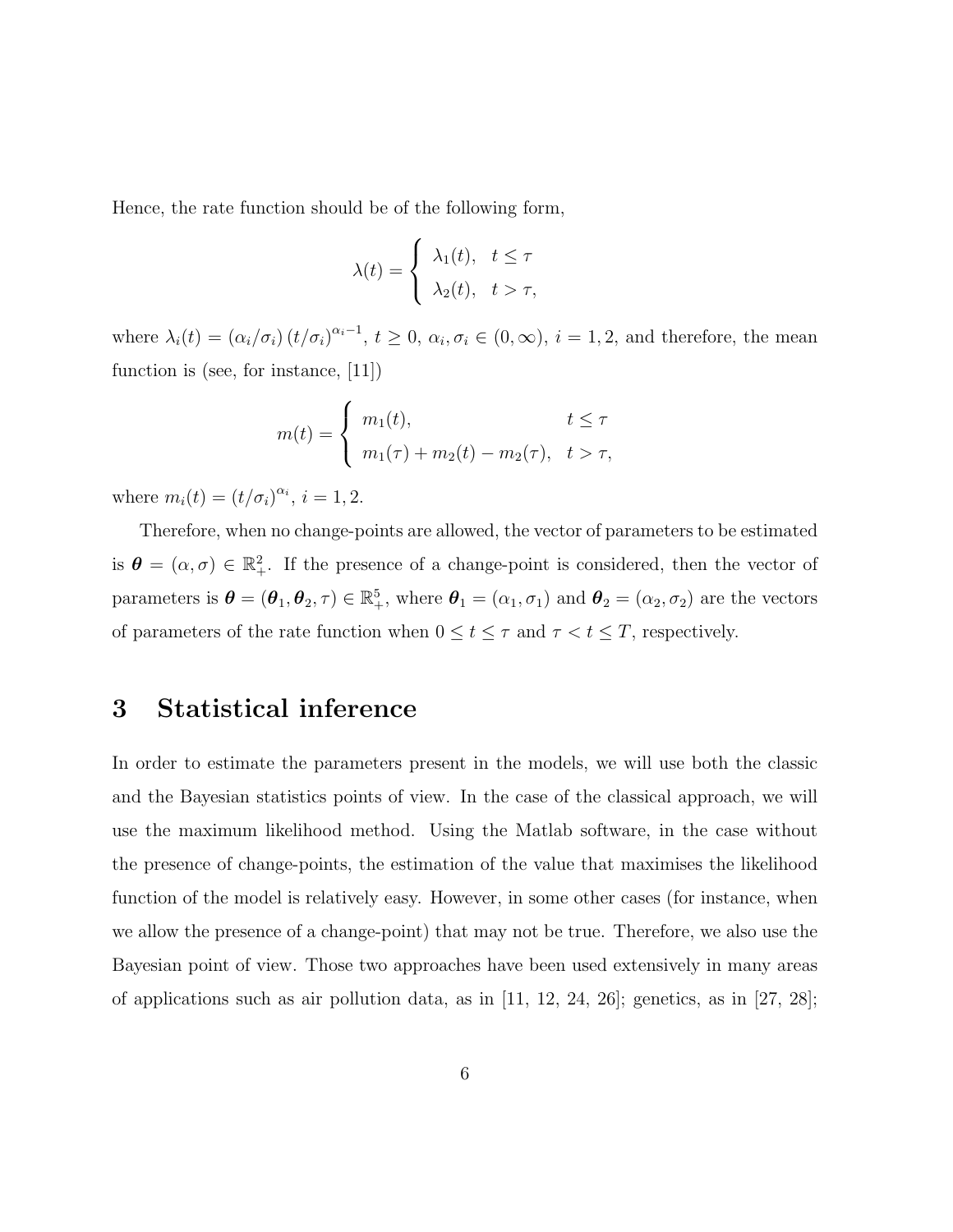image recovery ([29]); neurosciences, as in [30]; crystallography, see [31]; evolutionary biology, as in [32]; and phylogenetic analysis ([33]), among others.

When using the Bayesian approach, estimation of the parameters is performed through a sample obtained from the respective posterior distribution. The posterior distribution of a parameter  $\theta$ , denoted by  $P(\theta | \mathbf{D})$ , is such that  $P(\theta | \mathbf{D}) \propto L(\mathbf{D} | \theta) P(\theta)$ , where  $P(\theta)$ is the prior distributions of  $\theta$ ,  $L(\mathbf{D} | \theta)$  is the likelihood function of the model, and **D** the set of observed data.

Since a Poisson model is assumed, we have that the likelihood function in the case of no change-points, is given by (see, for example, [16, 17])

$$
L(\mathbf{D} \mid \boldsymbol{\theta}) = \left[ \prod_{i=1}^{K} \lambda(h_i) \right] \exp \left[ -m(S) \right],
$$

where  $\lambda(t)$  and  $m(t)$  are the rate and mean functions, respectively,  $t \geq 0$ . When the presence of a change-point is allowed we have (see, for instance, [11, 12, 24, 34]), that the likelihood function takes the form,

$$
L(\mathbf{D} \mid \boldsymbol{\theta}) \propto \left( \prod_{i=1}^{N_{\tau}} \lambda_1(h_i) \right) e^{-m_1(\tau)} \left( \prod_{i=N_{\tau}+1}^{N_S} \lambda_2(h_i) \right) e^{-[m_2(S)-m_2(\tau)]},
$$

where  $\lambda_j(t)$  and  $m_j(t)$  are the corresponding rate and mean functions,  $j = 1, 2, t \ge 0$ .

When using the Bayesian point of view, we will assume a prior independence of the parameters. We also assume that the hyperparameters of the prior distributions are known and they will be specified when applying the model to the data.

### 3.1 Model Selection

The selection of the model that best explains the behaviour of the data will be made using a graphical comparison, the sum of the absolute differences (SAD) between the observed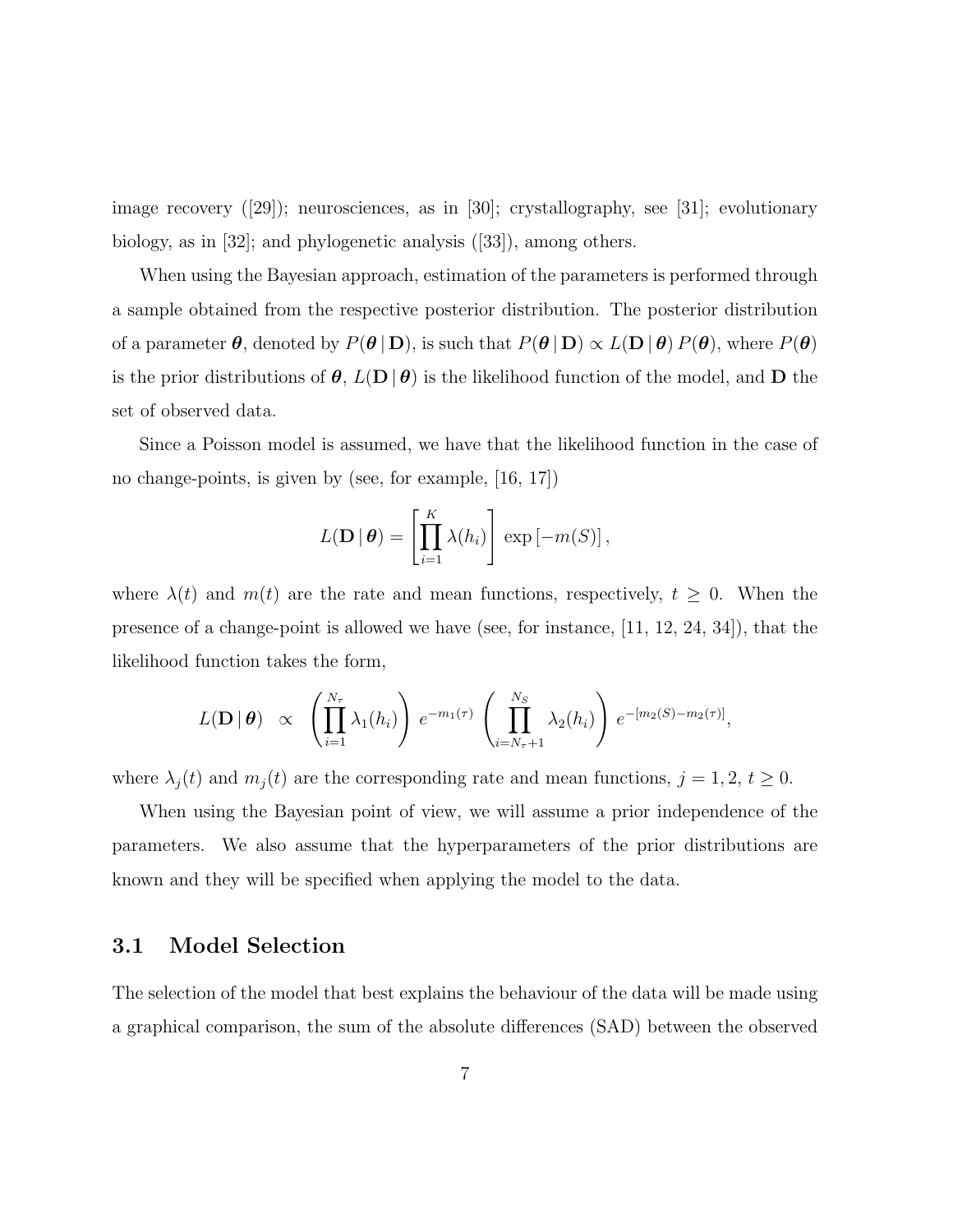and estimated values of the accumulated means as well as using the coefficient of variation (CV) of a sample. The sum of the absolute differences is defined as  $SAD = \sum_i |p(i) - \hat{p}(i)|$ , where  $\hat{p}(i)$  is the estimated value of the observed  $p(i)$ . Hence, in our case we have that  $p(\cdot) = m(\cdot)$  and  $\hat{p}(\cdot) = \hat{m}(\cdot)$ , where  $\hat{m}(\cdot)$  is the mean function when we use the respective estimated parameters, and where  $m(\cdot)$  is the observed mean. Therefore, in the present case we have that

$$
SAD = \sum_{i=1}^{K} |m(h_i) - \hat{m}(h_i)|.
$$

The coefficient of variation is defined by  $CV = \sigma''/\mu$ , where here,  $\sigma''$  is the standard deviation of the sample  $\{|m(h_i) - \hat{m}(h_i)| : 1 = 1, 2, ..., K\}$ , and  $\mu$  is its mean.

## 4 Application to the Nice airport data

Nice International Airport is located in Côte d'Azur, South of France. The location is sought by a large number of individuals that want to spend their holidays in the region. The data considered here correspond to measurements taken from 4:48pm of 21 December 2000 to 9:48pm of 01 January 2001; i.e., the period around Christmas and New Year's Eve holidays. That gives a total of 249 observed values. The data may be obtained from the dBTrait software sample data base (used with permission). Figure 1 shows the plots of the hourly measurements during the period considered.

The minimum and maximum measurements are 29.4 decibels (29.4dB) and 74.7dB, respectively. The data considered have an average value of 55.1dB with a standard deviation of 11.2dB. Two threshold values are taken into account. In a first instance, we take  $L = 55$ dB. Later on, we use  $L = 60$ dB. During the observational period there were 157 and 98 hours in which the thresholds 55dB and 60dB were exceeded, respectively.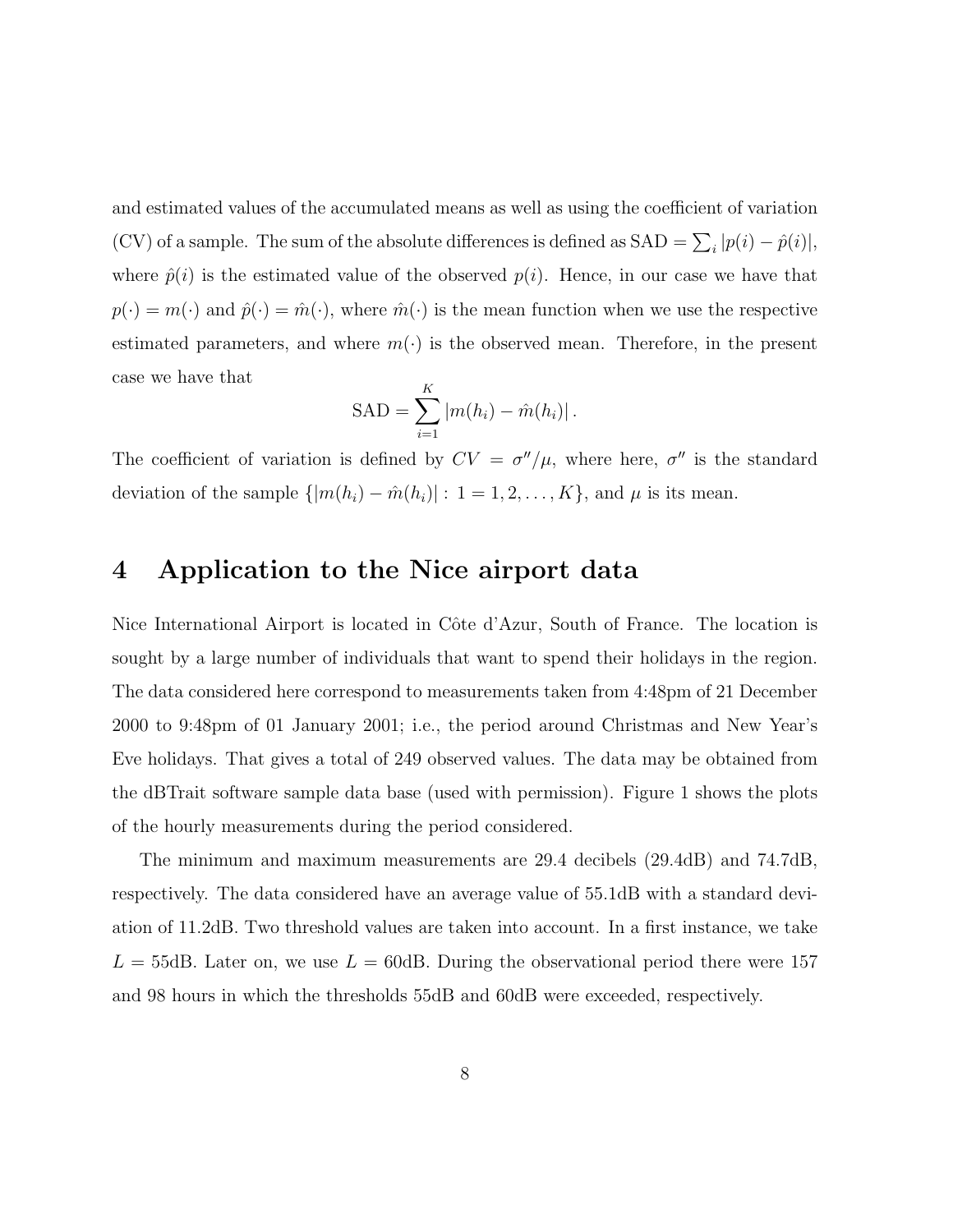

Figure 1: Measurements at the Nice-Côte d'Azur International Airport, South of France.

### 4.1 Maximum likelihood estimation

In order to obtain the maximum likelihood estimator of the vector of parameters of the non-homogeneous Poisson model, the software Matlab is used. In the Appendix we give the code with the definition of the function to be optimised using the Matlab optimisation tool. Due to the complexity of the maximisation procedure in the presence of changepoints, we use the maximum likelihood method only in the version of the model with no change-points.

The search regions for the maximum value  $\hat{\theta} = (\hat{\alpha}, \hat{\sigma})$  are the intervals [0.1, 2] for the parameter  $\alpha$  and [0.1, 100] for  $\sigma$ , for both thresholds. The search started at points 0.5 and 30, for  $\alpha$  and  $\sigma$ , respectively. When the threshold 55dB is used, thirteen iterations are needed to obtain the values of  $\alpha$  and  $\sigma$  that maximise the likelihood function. They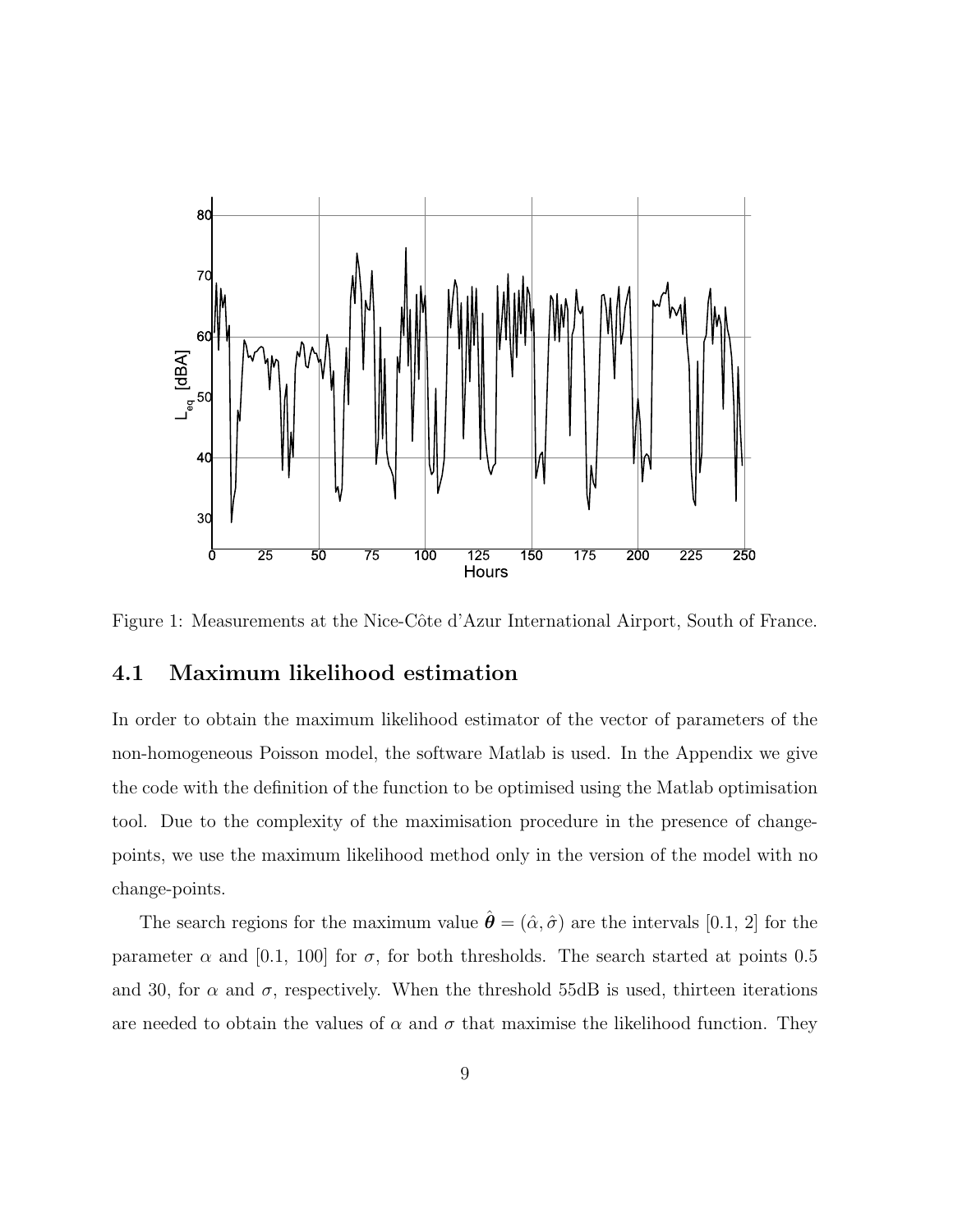are  $\hat{\alpha} = 0.999$  and  $\hat{\sigma} = 1.574$ . In the case of the threshold 60dB, we have that after twelve iterations those values are  $\hat{\alpha} = 1.312$  and  $\hat{\sigma} = 7.554$ .

Note that in the case of the threshold 55dB, the process N may be considered a homogeneous Poisson process ( $\alpha \approx 1$ ). Nevertheless, a non-homogeneous Poisson with an increasing rate function  $(\alpha > 1)$  is detected when the threshold is 60dB.

### 4.2 Bayesian estimation

In order to estimate the parameters using the Bayesian point of view, samples from their respective posterior distributions are used. Since the posterior distributions involved do not have a simple form, a Markov chain Monte Carlo algorithm is used. The one considered here is the Gibbs sampling algorithm internally implemented in the OpenBugs software (see, for instance, www.openbugs.net/w and [35]). The code used is a slight variation of the one found in  $[11]$ . The version in R is given in  $[36]$ .

#### 4.2.1 No change-points

In a first instance, and for both threshold values, uniform prior distributions are assumed for the parameters  $\alpha$  and  $\sigma$ . Hence, for all threshold values, we take a uniform distribution  $U(0.1, 2)$  for  $\alpha$  and a  $U(0.1, 100)$  for  $\sigma$ . When the threshold 55dB is considered and more informative prior distributions are used, we take a Normal distribution N(1.032, 157.468) as prior distribution for  $\alpha$  and a Gamma prior distribution Gamma $(6.9054, 3.5358)$  for  $\sigma$ . When taking into account the threshold 60dB the respective prior distributions were  $N(1.351, 57, 13)$  and Gamma $(8.9584, 1.0367)$ . (Here, Gamma $(a, b)$  is the Gamma distribution with mean  $a/b$  and variance  $a/b^2$ .) In all cases estimation of the parameters was made with a sample of size 22500 obtained from five chains after a burn-in period of 5000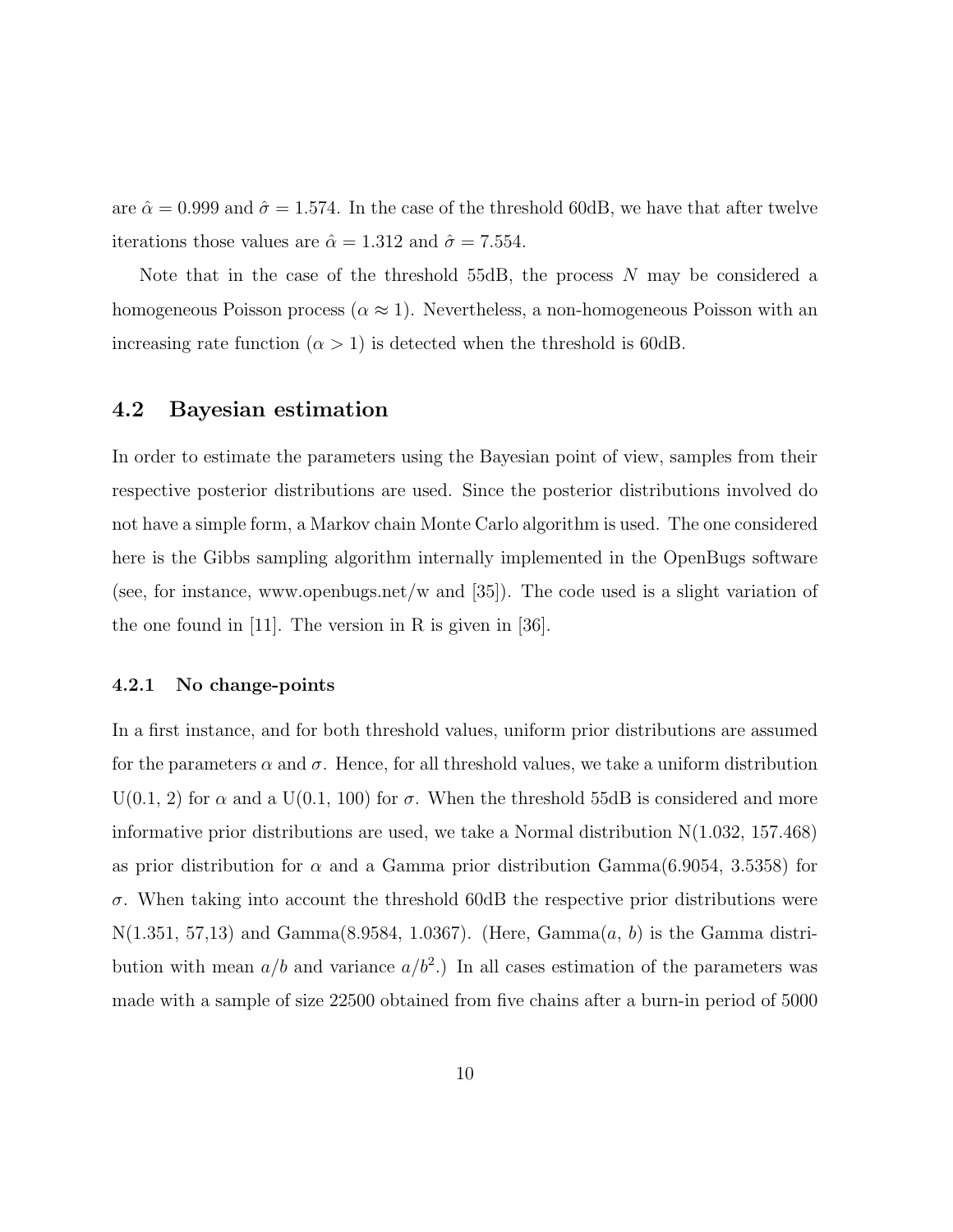steps, taking every 10th generated value. In Table 1 we present the estimated quantities of interest.

|          |              | Mean  |      | <b>SD</b> |       | 95\% Credible Interval |                |
|----------|--------------|-------|------|-----------|-------|------------------------|----------------|
|          |              | 55dB  | 60dB | 55dB      | 60dB  | 55dB                   | 60dB           |
| $\alpha$ | $\text{uni}$ | 0.897 | 1.35 | 0.277     | 0.131 | (0.355, 1.187)         | (1.108, 1.617) |
|          | $(non-uni)$  | 1.024 | 1.34 | 0.6471    | 2.842 | (0.9323, 1.116)        | (3.942, 14.91) |
| $\sigma$ | $\text{uni}$ | 1.555 | 8.64 | 1.032     | 0.077 | $(2.12E-04, 1.617)$    | (1.192, 1.493) |
|          | (non-uni)    | 1.825 | 8.24 | 0.4178    | 1.647 | (1.096, 2.728)         | (5.307, 11.71) |

Table 1: Posterior means, standard deviations (indicated by SD), and the 95% credible intervals for the estimated parameters  $\alpha$  and  $\sigma$  when the Weibull rate function is used and for both threshold considered. We use the notation "uni" and "non-uni" to indicate the cases of uniform and non-uniform prior distributions, respectively.

Looking at Table 1, we may see that when the threshold 55dB is considered and the non informative prior distributions are used, the Poisson model is such that the rate function presents a decreasing behaviour  $(\alpha < 1)$ . However, when we use more informative prior distributions, the Poisson model is approximately a homogeneous process (since  $\alpha$  is close to one). However, strictly speaking, the rate function is an increasing one, since the value of  $\alpha$  is larger than one, even though it is only slightly larger. When the threshold 60dB is used, we have in both cases (non informative and informative prior distributions), an increasing rate function. That means that as the time passes, exceedances of the threshold, become more frequent.

In order to check the adequacy of the models considered here, Figure 2 shows the plots of the observed and estimated accumulated means in the case of the thresholds 55db (top) and 60dB (bottom).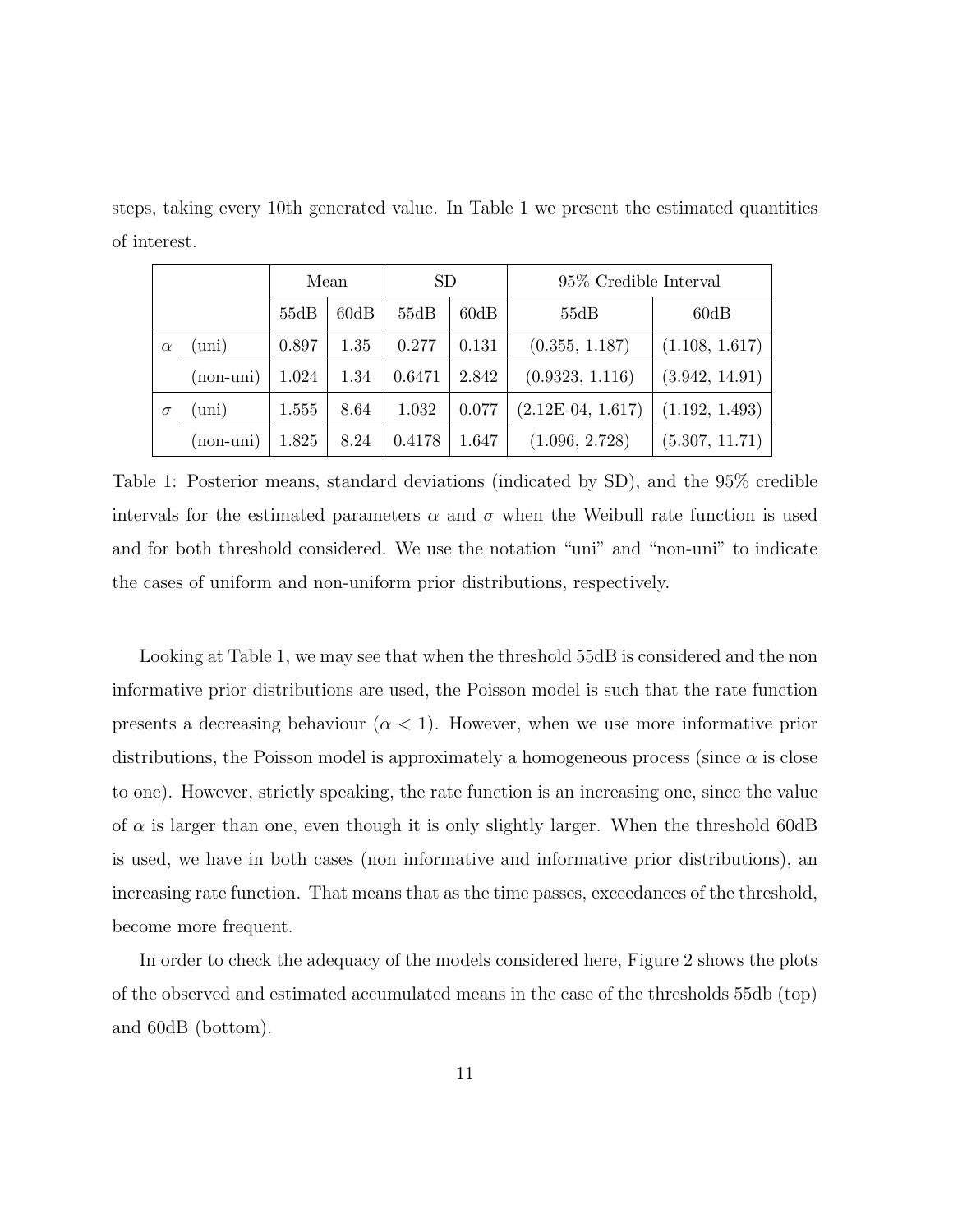

Figure 2: Observed (plain solid line) accumulated mean of the non-homogeneous Poisson model, and the corresponding estimated accumulated means using the maximum likelihood function  $(\triangle)$ , using the Bayesian inference with non-informative  $(\blacksquare)$ , and informative (•) prior distributions when no change-points are allowed. Plots on the top of figure correspond to the case where the threshold 55dB is considered, and the plots on the bottom correspond to the case where we use the threshold 60dB.

Looking at Figure 2, we may see that in the case of 55dB, even though the maximum likelihood estimator produces an estimated accumulated mean function with behaviour similar to the observed one, we have that the Bayesian model with informative prior dis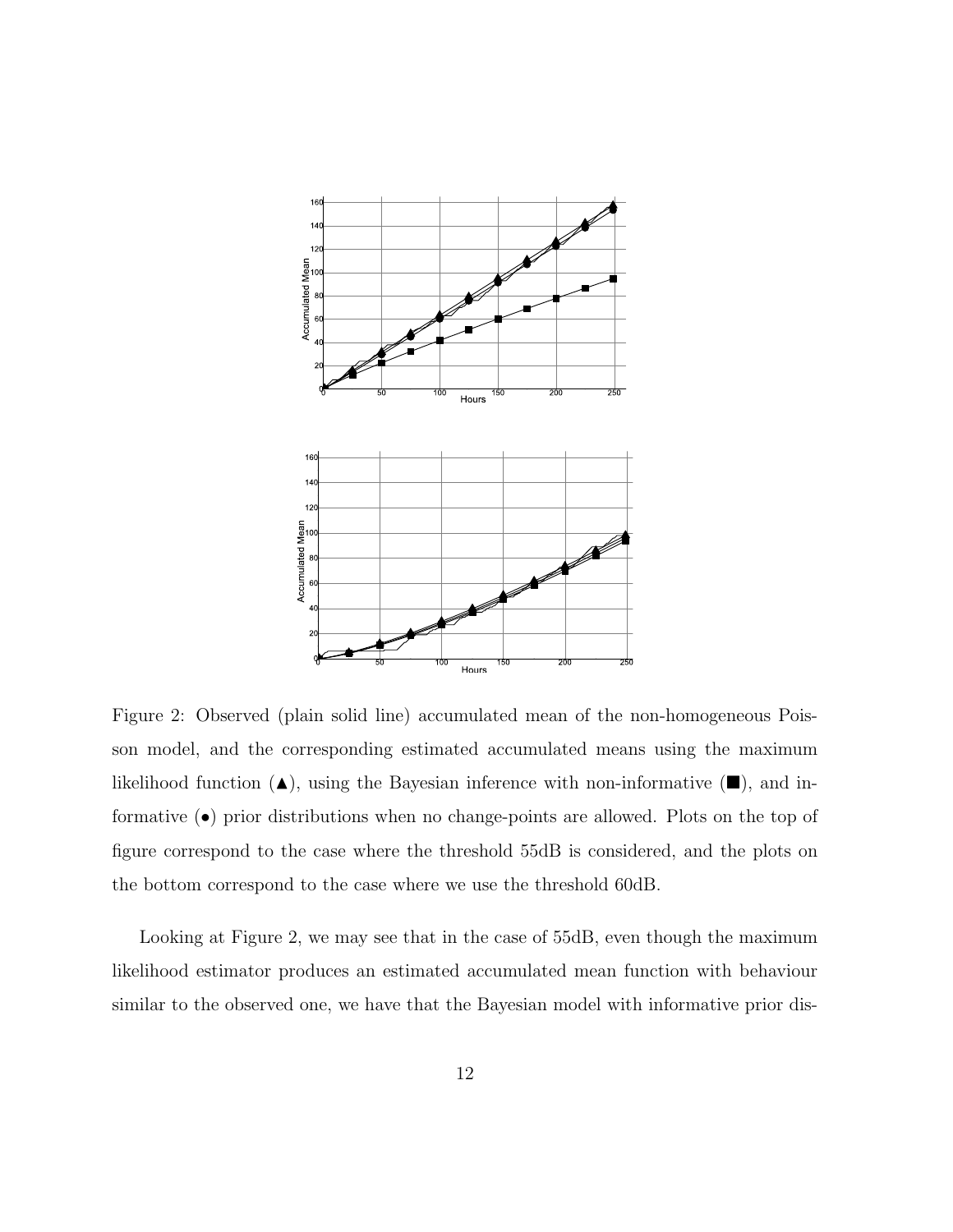tributions also explains well the behaviour of the observed accumulated mean. However, the values provided by the Bayesian method using non-informative prior distributions give an estimated accumulated mean that is far away from the observed one. When the threshold 60dB is considered, it is possible to see that all methods provide estimated values producing an estimated accumulated mean that explains well the behaviour of the observed one.

#### 4.2.2 Presence of a change-point

It is possible to see, by looking at Figure 2, that when the threshold is 60dB, perhaps a model with the presence of a change-point should be considered. Hence, in this section we deal with that case. Based on the information obtained when using the model with no change-points, we have chosen as prior distributions for the parameters, a Gamma(64, 80) and a N(1.351, 57.13) for  $\alpha_1$  and  $\alpha_2$ , respectively; and a Gamma(64,16) and Gamma(8.9584, 1.0367) for  $\sigma_1$  and  $\sigma_2$ , respectively. The change-point  $\tau$  will have as prior distribution a N(65, 0.03). A sample of size 22500, obtained from five chains after a burn-in period of 5000 steps and taking every 10th generated value, was used to estimate the parameters of interest. Their values are given in Table 2.

Looking at Table 2, we have that in the time interval  $(0, \tau)$ , the rate function has a decreasing behaviour  $(\alpha_1 < 1)$ . However, after  $\tau$ , we have that a change occurs not only in the value of the parameter  $\alpha$ , but also on the behaviour of the rate function. We can see that from that point in time on, the rate function becomes an increasing function  $(\alpha_2 > 1)$ . Hence, the model specifies that from about the 62nd measurement (approximate value of the change-point), exceedances are more frequent.

In Figure 3, we have the observed and estimated accumulated means. Looking at Figure 3, we may see that there is an almost perfect fit of the estimated accumulated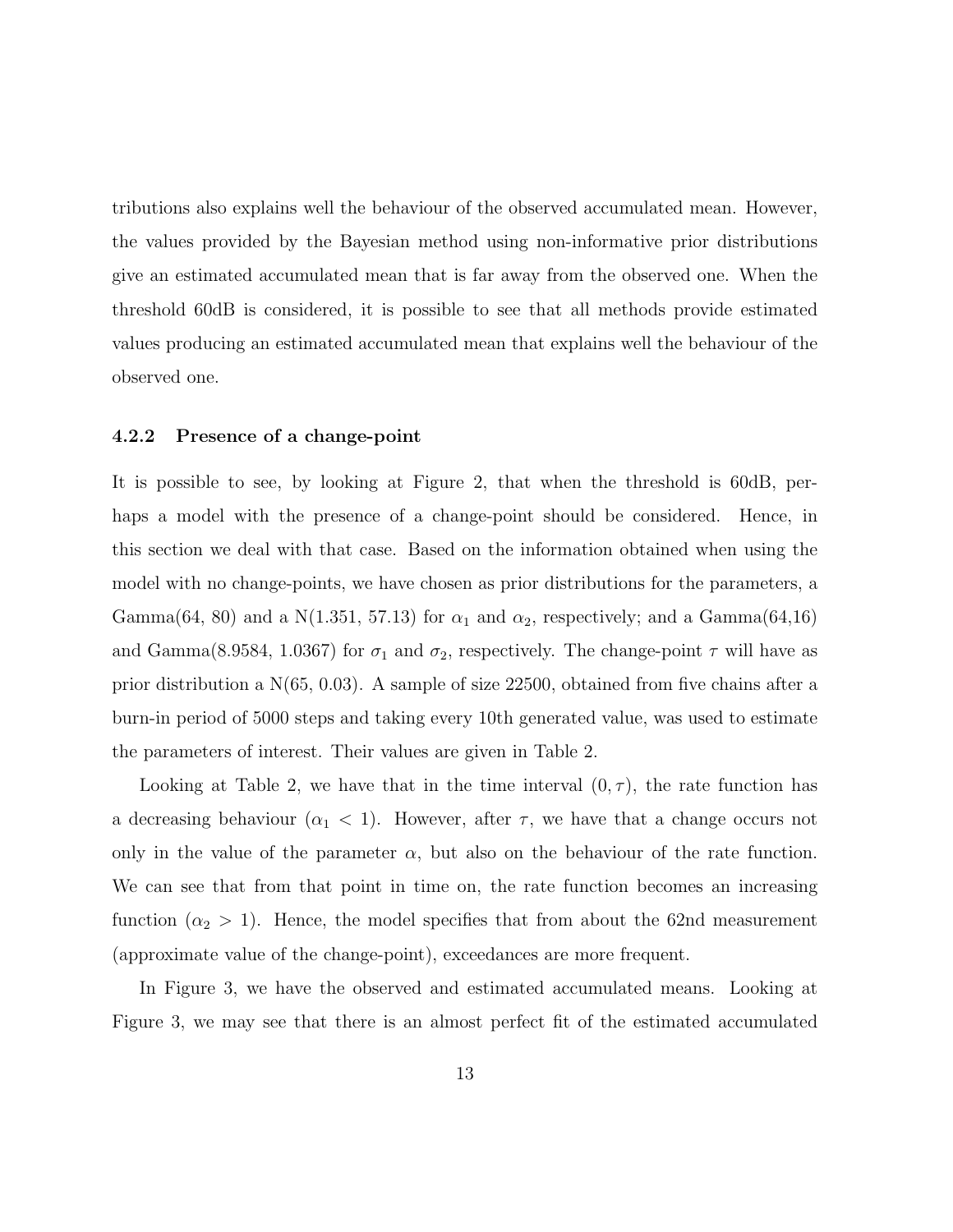|            | Mean  | <b>SD</b> | 95% Credible Interval |
|------------|-------|-----------|-----------------------|
| $\alpha_1$ | 0.722 | 0.073     | (0.581, 0.867)        |
| $\alpha_2$ | 1.338 | 0.087     | (1.172, 1.512)        |
| $\sigma_1$ | 4.02  | 0.488     | (3.121, 5.045)        |
| $\sigma_2$ | 7.718 | 1.858     | (4.483, 11.74)        |
| $\tau$     | 62.44 | 2.554     | (55.8, 66.11)         |

Table 2: Posterior means, standard deviations (indicated by SD), and 95% credible intervals of the parameters  $\alpha_1$ ,  $\alpha_2$ ,  $\sigma_1$ ,  $\sigma_2$  and  $\tau$  when the threshold 60dB is used.

mean to the observed one. Therefore, based on Figures 2 and 3, we have that the best model to explain the data is the non-homogeneous model allowing the presence of a change-point.

### 4.3 Other methods for model selection

In addition to the graphical comparison, we have obtained the SAD and CV values in all cases considered here. Their values as well as the values of  $\mu$  and  $\sigma$ " used to calculate CV are given in Table 3.

If we consider the SAD as the method to select the best model, then looking at Table 3, we may see that the chosen one is the version whose estimated parameters are obtained by the Bayes estimation procedure with an informative prior distribution for both threshold values. When we use the CV to select the best estimating method we have that in the case of the threshold 55dB, the chosen model is the one whose parameters were estimated using the Bayesian method with informative prior distributions. However, in the case of the threshold 60dB, the chosen model is the one whose parameters are estimated using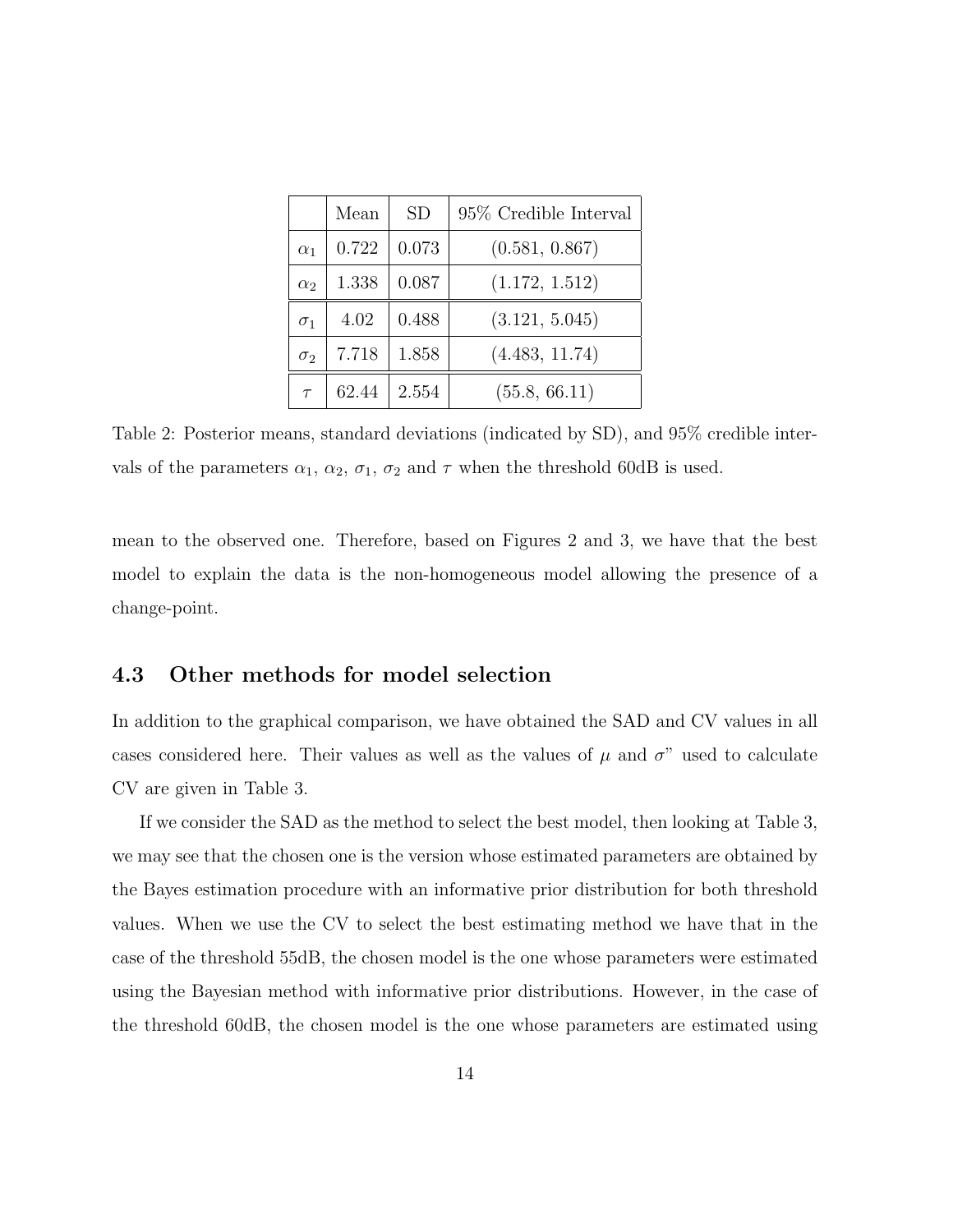

Figure 3: Observed (solid line) and estimated (dashed line) accumulated means of the non-homogeneous Poisson process when the presence of a change-point is allowed.

the Bayesian framework and allowing the presence of a change-point.

Note that small values of CV indicate that, on average, the difference between estimated and observed mean functions is concentrated around its mean. In the case of the threshold 60dB, we have that the model using the Bayesian method with informative prior distribution and also the one allowing the presence of a change-point, produce similar values of CV with a slight advantage of the change-point formulation. Looking at the values of  $\mu$  and  $\sigma''$  in those same cases, we have that they are also similar with a slight advantage to the version without the change-point. However, given the order of the mean and the standard deviation, we may say that the version adjusting best to the observed values is the one with a change-point. That can be corroborated by looking at Figures 2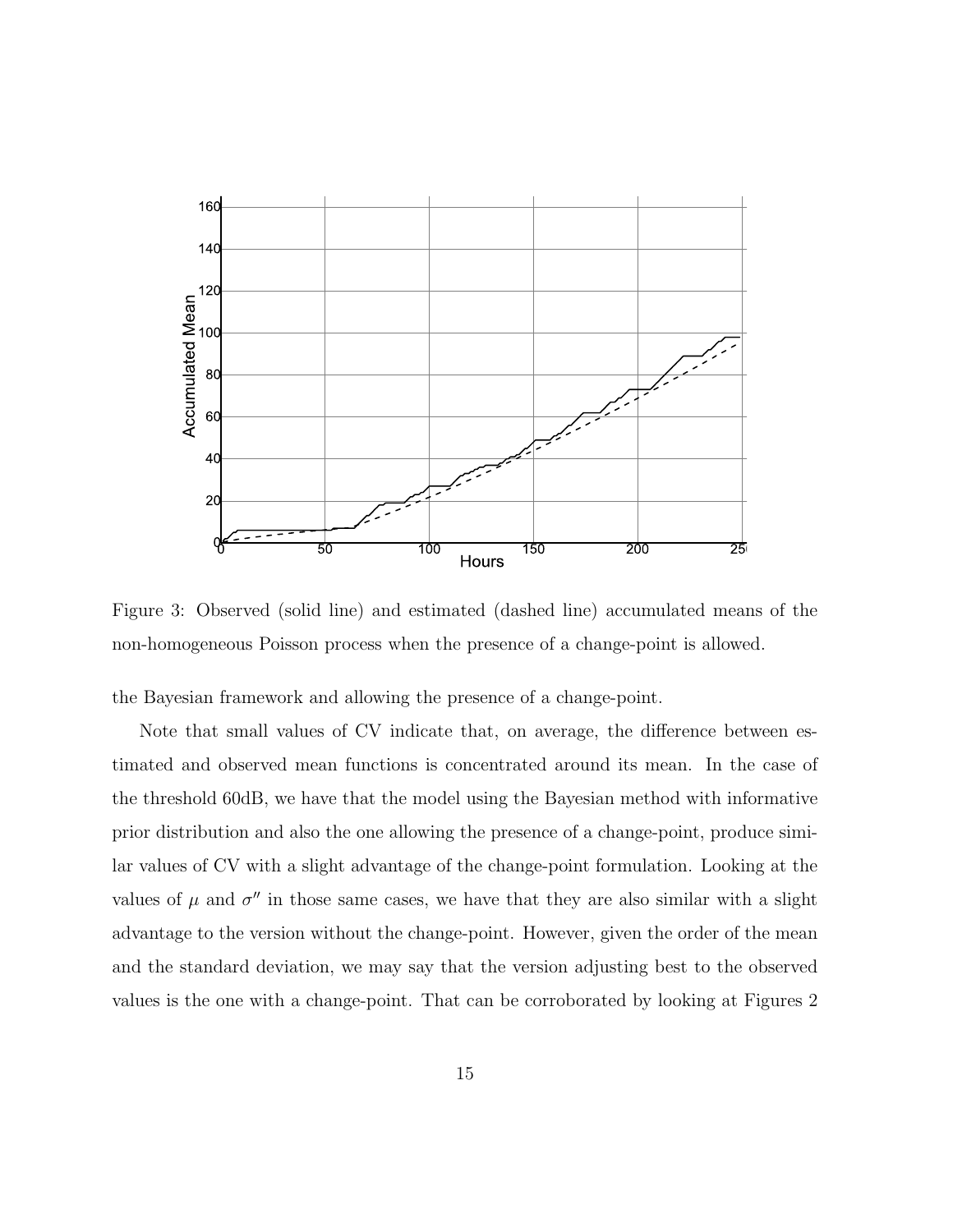|      |                     |                         | MaxLike | BayesNonInfo | BayesInfo | BayesChPt |
|------|---------------------|-------------------------|---------|--------------|-----------|-----------|
| 55dB | <b>SAD</b>          |                         | 670.07  | 6762.99      | 550.95    |           |
|      | $CV = \mu/\sigma''$ |                         | 0.719   | 0.65         | 0.63      |           |
|      |                     | $\mu$                   | 2.69    | 27.16        | 2.21      |           |
|      |                     | $\sigma^{\prime\prime}$ | 1.934   | 17.67        | 1.4       |           |
| 60dB | <b>SAD</b>          |                         | 835.87  | 768.89       | 739.35    | 797.36    |
|      | $CV = \mu/\sigma''$ |                         | 0.604   | 0.67         | 0.599     | 0.565     |
|      |                     | $\mu$                   | 3.36    | 3.09         | 2.97      | 3.2       |
|      |                     | $\sigma''$              | 2.03    | 2.07         | 1.78      | 1.81      |

Table 3: Values of the sum of the absolute values of the differences (SAD), of the coefficient of variation (CV), of the mean  $\mu$ , and of the standard deviation  $\sigma''$  for all thresholds and versions of the model considered here. We use "MaxLike", "BayesNonInfo", "BayesInfo", "BayesChPt" to indicate the cases where we use the maximum likelihood method, the Bayesian method with non-informative and informative prior distributions, and the Bayesian method with the presence of a change-point, respectively. The symbol "-" is used to indicate that the corresponding version of the model was not used.

and 3. When we consider the threshold 55dB, it is clear the advantage of the model with parameter estimated using the Bayesian method with informative prior distribution.

# 5 Discussion

In this work, we have used a non-homogeneous Poisson model to study the behaviour of noise level data. The main question to be answered was related to the average number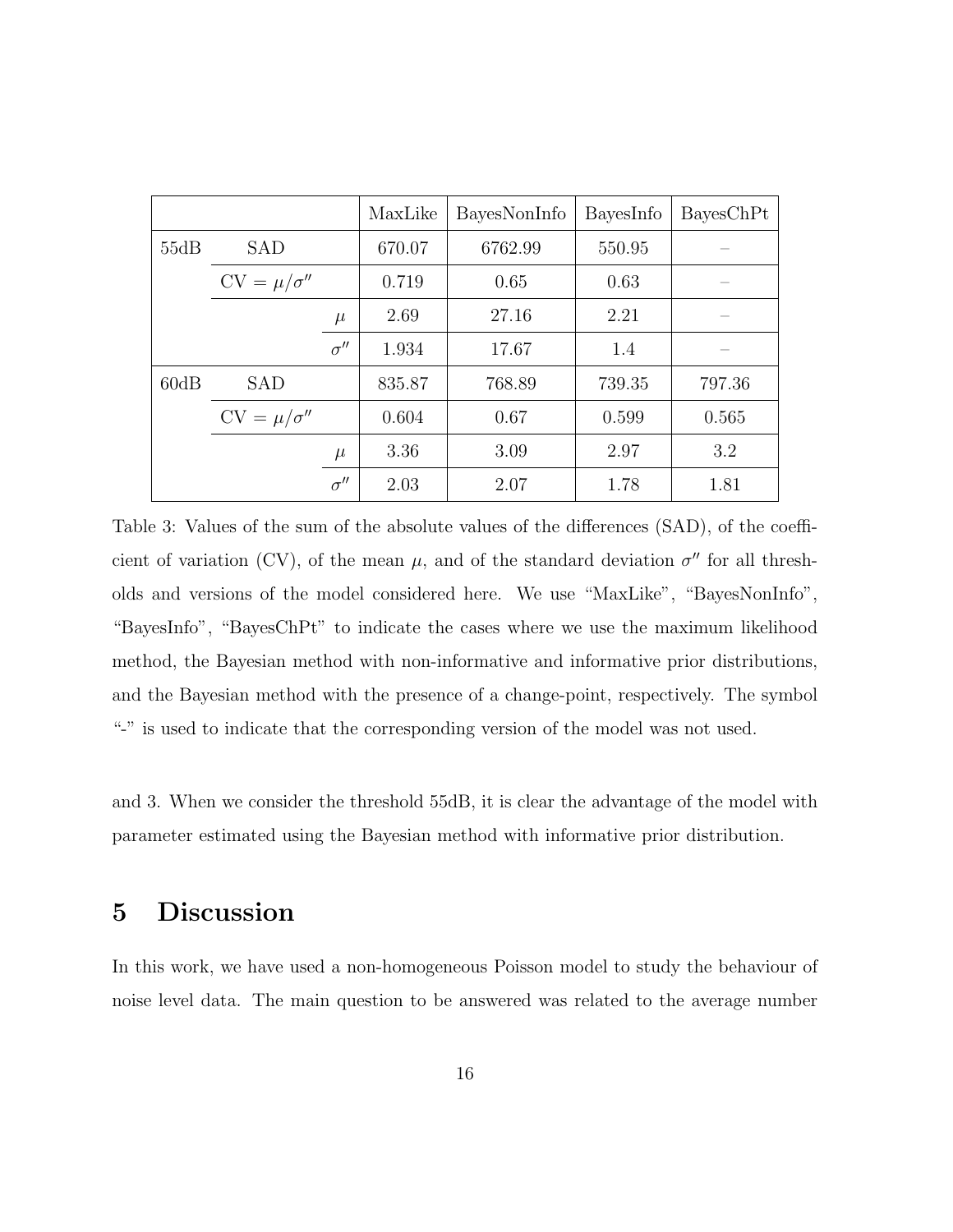of times that a given threshold was exceeded by a sound measurement. The model was applied to the noise level data obtained at Nice-Côte d'Azur International Airport, located in the South of France.

Two threshold values were considered. They are,  $L = 55dB$  and  $L = 60dB$ . When taking into account the threshold 60dB, the presence of a change-point was detected and therefore also allowed in the model.

We have that the graphical comparison, between the observed and estimate accumulated means, says that in the case of  $L = 55dB$ , the model that best fits the data is the Bayesian model assuming informative prior distributions for the parameters. In the case of  $L = 60$ dB, the best fit is given by the model with a possible change-point and using informative prior distributions.

The results show that when the threshold 55dB is taken into account, the process N behaves as an approximately homogeneous Poisson process with rate  $\lambda(t) = \lambda \approx (1/\sigma)$  $(1/1.825) \approx 0.55$ . Therefore, if we want to calculate the probability that during a time interval  $[t, t + s)$ ,  $t, s, \ge 0$ , we have  $k$   $(k = 0, 1, ...)$  hours in which the noise level exceeds 55dB, we just have to use the following simplified version of (2)

$$
P(N_s = k) = \frac{(\lambda s)^k}{k!} e^{-\lambda s}, \quad s \ge 0.
$$

Therefore, if we want to know the probability of having four exceedances of the threshold 55dB in a time interval of 10 hours, then we calculate

$$
P(N_{10} = 4) = \frac{(0.55 \times 10)^4}{4!} e^{-0.55 \times 10} \approx 0.16.
$$

When the threshold considered is 60dB and we take into account the model with a change-point, we have a non homogeneous model with an increasing rate function after the 62nd measurement. If we want to know if in the next 24 hours following the end of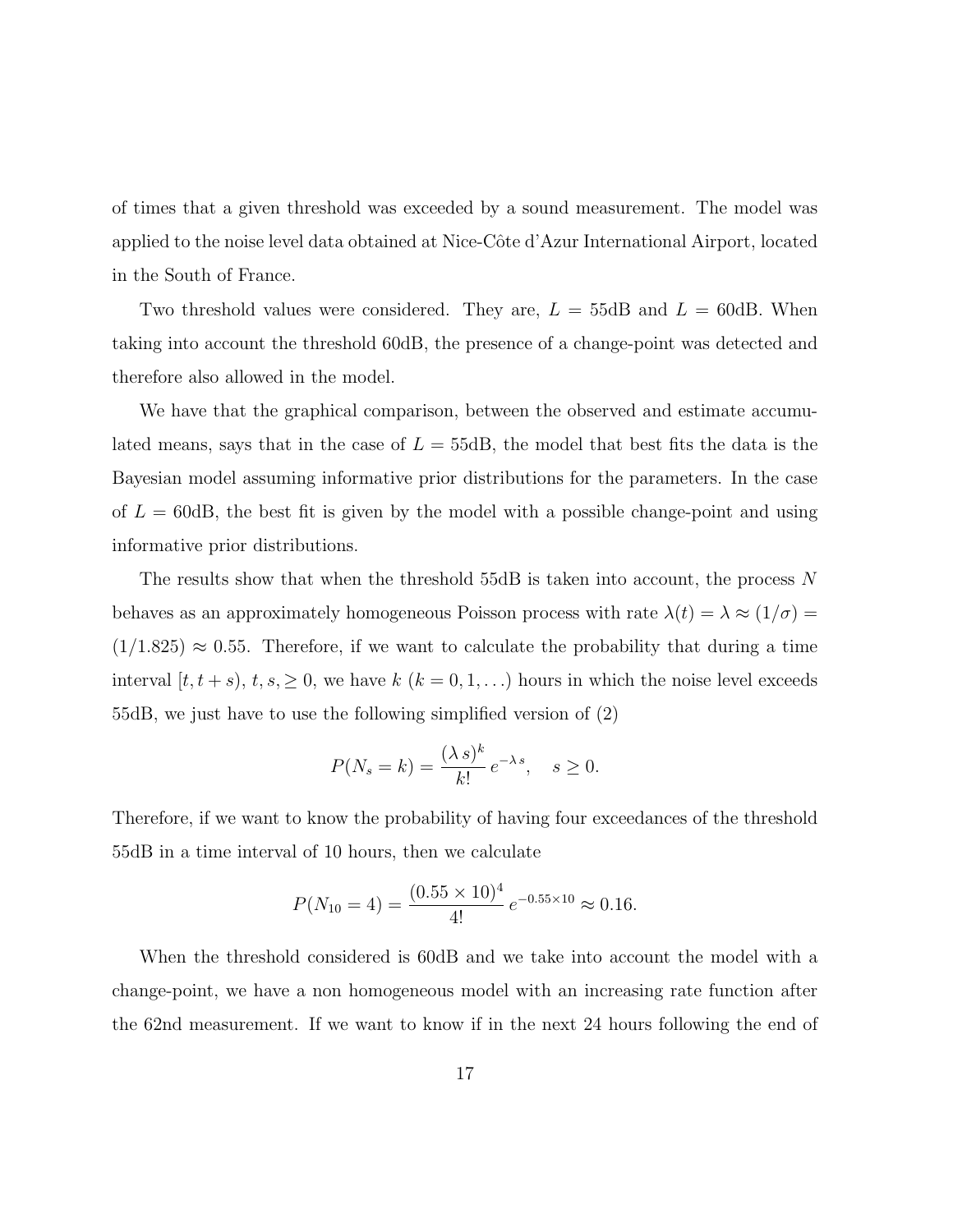the observational period, we have 10 measurements with levels exceeding 60dB, we just need to use  $(2)$  with the appropriate values of s and t and the corresponding estimated values of  $\alpha$  and  $\sigma$ . Note that in this case we have  $t = 249$ . We also have (see Table 3) that the estimated values of  $\alpha$  and  $\sigma$  are  $\hat{\alpha} = 1.338$  and  $\hat{\sigma} = 7.718$ . Hence, we have that  $(1/\hat{\sigma}) \approx 0.13$ . Therefore, substituting the corresponding values in (2) we have that

$$
P(N_{249+s} - N_{249} = k) = \frac{[(0.13 \times (249+s))^{1.338} - (0.13 \times 249)^{1.338}]^{k}}{k!}
$$
  
exp $(-[0.13 \times (249+s))^{1.338} - (0.13 \times 249)^{1.338}])$ . (3)

Hence, taking  $s = 24$ , the probability sought is  $P(N_{273} - N_{249} = 10) \approx 0.071$ . Whereas, if we take  $k = 4$  then we have that  $P(N_{273} - N_{249} = 4) \approx 0.0016$ . Suppose that we want to know the probability that four exceedances of the threshold 60dB will occur in the next 10 hours after the observational period has ended. Then, when we need to take  $s = 10$ and  $k = 4$  in (3). Hence, we have that  $P(N_{259} - N_{249} = 4) \approx 0.148$ . In the same manner we may calculate the probability for other values of  $k$  and  $s$ .

Note that the value of the change-point  $\tau \approx 62$  corresponds to the time around 5:48am of the 24 December 2000. Since on the morning of Christmas Day the air traffic is bound to increase, the averaged noise levels tend to be higher around that time. This leads to a larger number of exceedances of the threshold of interest. Hence, the model with a change-point reflects well the behaviour of the data. The other versions of the model do not capture this change in behaviour, though.

In an attempt to improve the results obtained here, we have decided to use a hybrid method. Using the change-point estimated via the Bayesian point of view, we have applied the maximum likelihood estimation method separately for each subset of the observed data; i.e., those prior and those located after the change-point. The estimated values of  $\alpha_1, \alpha_2, \sigma_1$ , and  $\sigma_2$ , produce an even better model approximation to the observed data.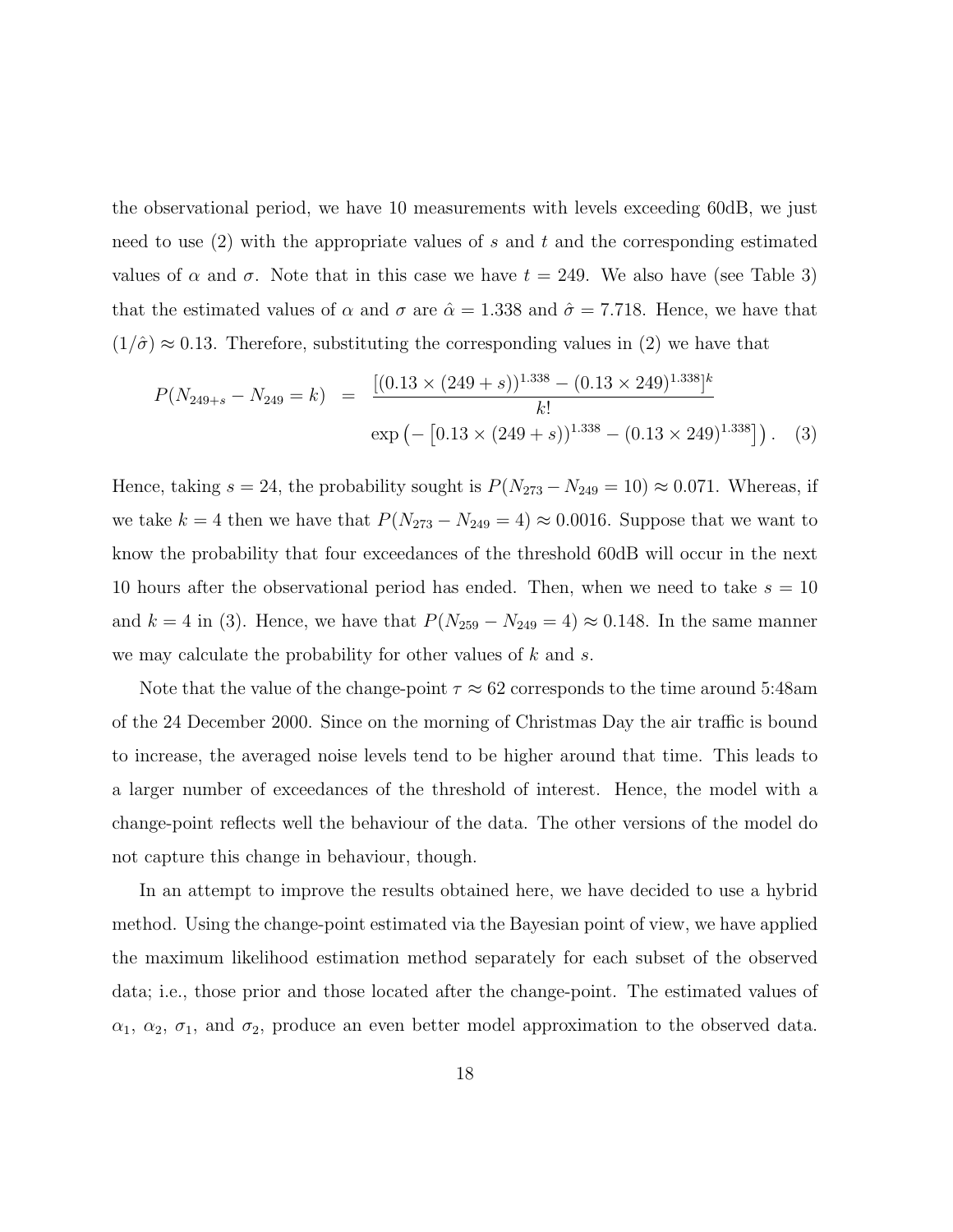Those estimated values are, respectively, 0.4, 1.02, 0.5, and 2.21, and the SAD and CV values are, respectively, 398.68 and 0.74, with  $\mu = 1.6$  and  $\sigma'' = 11.8$ .

Using the information provided by the maximum likelihood estimated values of  $\alpha_1$ ,  $\alpha_2$ ,  $\sigma_1$ , and  $\sigma_2$ , we consider very informative prior distributions for those parameters and apply the Bayesian estimation method again. The prior distributions of the changepoint  $\tau$  is as before. In the case of the other parameters, we consider the following prior distributions: Gamma(16, 40), Gamma(26, 25, Gamma(25, 50), and Gamma(122, 55), for  $\alpha_1, \alpha_2, \sigma_1$ , and  $\sigma_2$ , respectively. The estimated value of  $\tau$  was again about 62. In the case of the other parameters, we have that the estimated values of  $\alpha_1$ ,  $\alpha_2$ ,  $\sigma_1$ , and  $\sigma_2$  are 0.39, 1.02, 0.5, and 2.23, respectively. Those estimated values produce a estimated mean function that gives SAD and CV values of, respectively, 411.16 and 0.78 with  $\mu = 1.65$ and  $\sigma'' = 1.29$ . Therefore, comparing these results with those of Table 3, we have that the hybrid estimation of the parameters, in the case of the presence of a change-point, would be the one with the smallest SAD and CV. Note that, in this case, we have a non-homogeneous (with a decreasing rate function) model for the first part of the data (before the change-point), and a homogeneous Poisson model for the second part of the data (after the change-point). The drawback of this method, though, is that the interval where the prior distributions have larger values is an extremely narrow one. Figure 4 shows the graphical fit of the estimated accumulated mean to the observed one.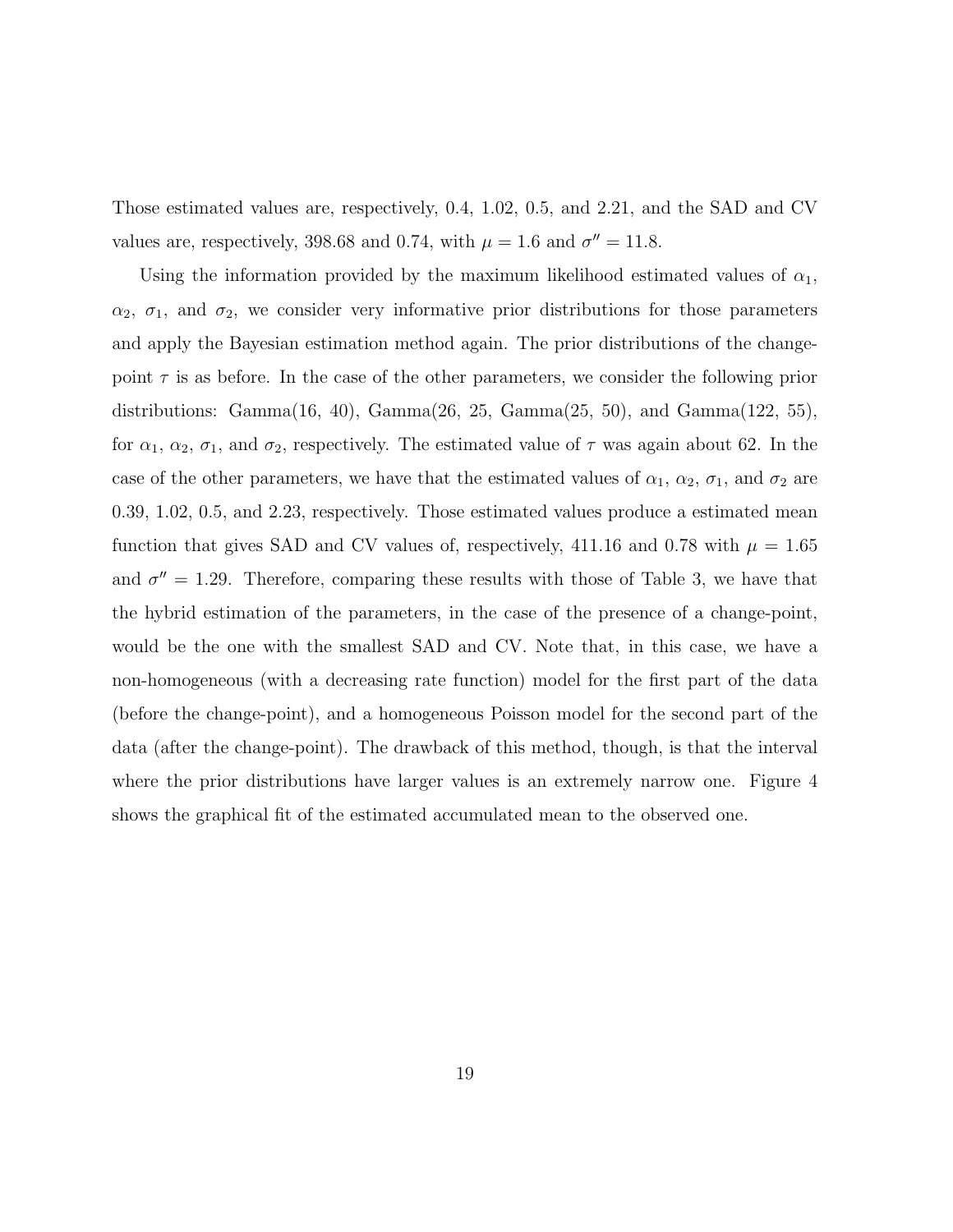

Figure 4: Observed (solid line) and estimated (dashed line) accumulated means of the nonhomogeneous Poisson model with a change-point using very informative prior distributions obtained when the hybrid method is considered.

# Acknowledgements

The authors thank 01dB-Metravib for allowing us to use the data set considered here. ERR was partially funded by the project PAPIIT-IN10271-3 of the Dirección General de Apoyo al Personal Académico of the Universidad Nacional Autónoma de México, Mexico. CG received partial support from FARB-2009. ERR thanks all at the Department of Industrial Engineering of the University of Salerno, Italy, for their hospitality and support.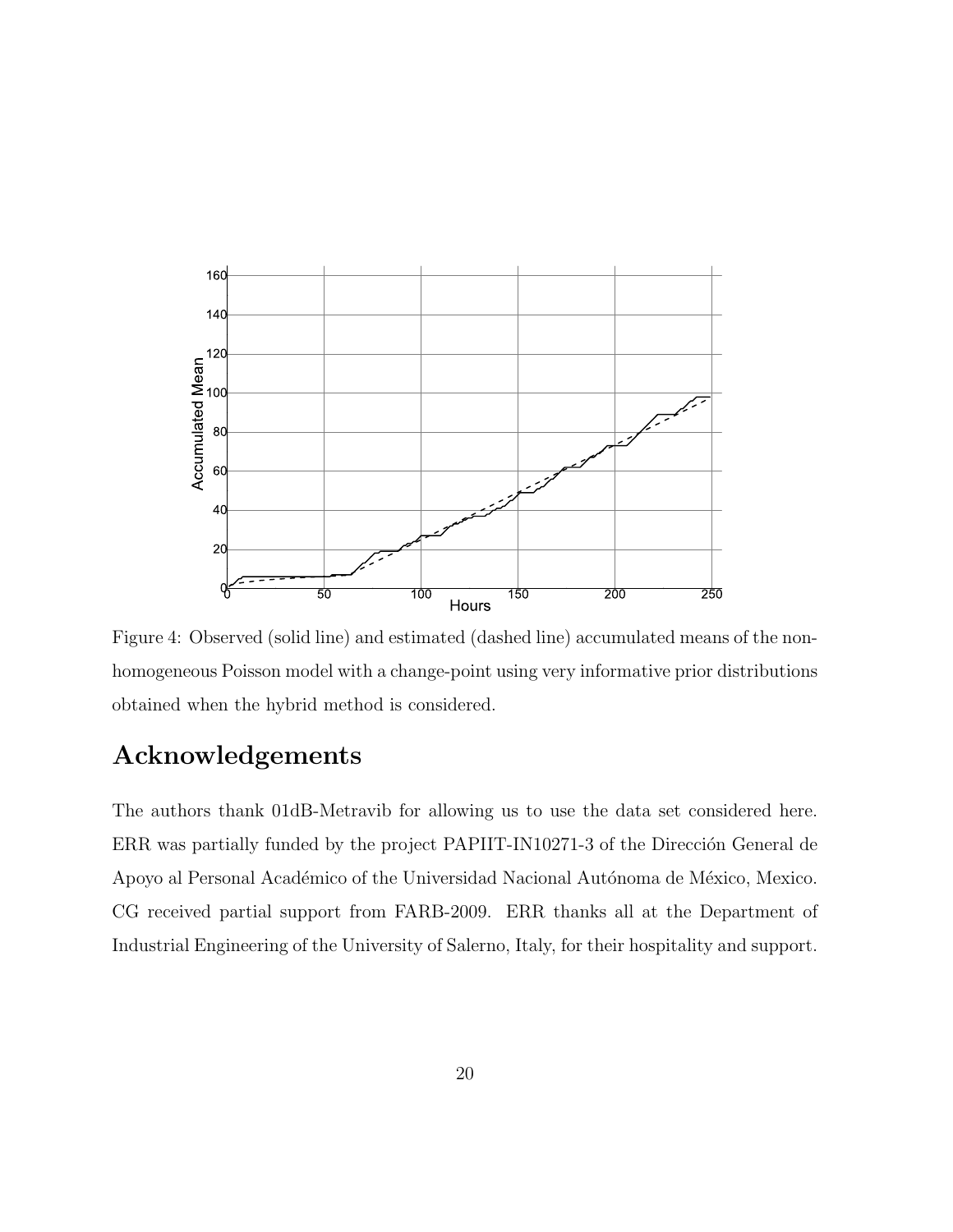## Appendix

In the section we present the Matlab code for the likelihood function to be maximised when we consider the non-homogeneous Poisson model without the presence of changepoints. We show only the case where the threshold is  $55dB$ . The variable S is the number of hours in which the measurements were taken,  $K$  is the number of hours, among the S, that have values exceeding 55dB, and M is  $\sum_{i=1}^{K} \log(h_i)$ , with  $h_i$ ,  $i = 1, 2, ..., K$ , the hours where the threshold was exceeded.

#### Matlab Code

function  $f = \text{cing}(x)$  $S = 249;$  $K = 157;$  $M = 709;$  $f = -((K * log(x(1))) - (K * x(1) * log(x(2))) + ((x(1) - 1) * M) - ((S/x(2))^x(x(1))));$ 

# References

- [1] Guarnaccia C, Mastorakis NE, Quartieri J. Noise Sources Analysis in a Wood Manufacturing Company, International Journal of Mechanics 2013; 7:37-44.
- [2] De Kluizenaar Y, Janssen SA, van Lenthe FL, Miedema HME, Mackenbach JP. Long-term road traffic noise exposure associated with an increase morning tiredness. J. Acoust. Soc. Am. 2009; 126:626-633.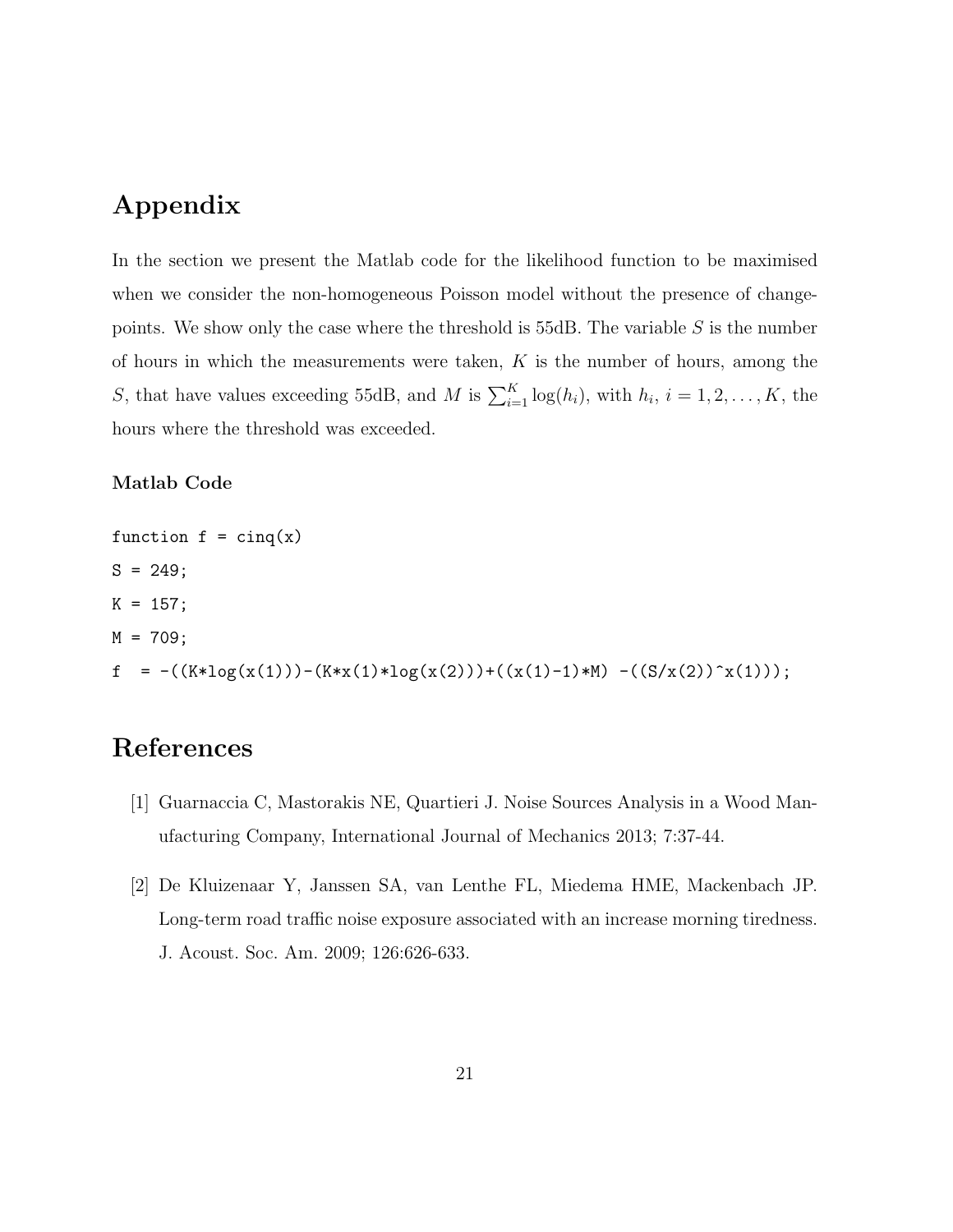- [3] De Kluizenaar Y, Salomons EM, Janssen SA, van Lenthe FJ, Vos H, Zhou H, Miedema HME, Mackenbach JP. Urban road traffic noise and annoyance: the effect of a quiet façade. J. Acoust. Soc. Am. 2011; 130:1936-1942.
- [4] Ouis D. Annoyance from road traffic noise: a review. Journal of Environmental Psychology 2001; 21:101-120.
- [5] WHO. World Health Organization. In: Berlund B, Lindvall T, and D.H. Schewela DH, editors. Guidelines for Community Noise. Geneva: World Health Organization; 1999, p. v-xviii, 19-20.
- [6] ENSTAT. NV1 Definition of noise and vibration terms. Downloaded from www2.luton.gov.uk/NapierPark/Environmental Statement/Appendices/Noise and Vibration/NV1.pdf, on 14 May 2014.
- [7] Guarnaccia C. Advanced Tools for Traffic Noise Modelling and Prediction, WSEAS Transactions on Systems 2013; 12:121-130
- [8] Guarnaccia C, Quartieri J, Mastorakis NE, Tepedino C. Acoustic Noise Levels Predictive Model Based on Time Series Analysis. In: Latest Trends in Circuits, Systems, Signal Processing and Automatic Control. Proceedings of the 2nd International Conference on Acoustics, Speech and Audio Processing (ASAP '14), Salerno, Italy, June 3-5, 2014.
- [9] Guarnaccia C, Quartieri J, Rodrigues ER, Tepedino C. Time Series Model Application to Multiple Seasonality Acoustical Noise Levels Data Set. In: Latest Trends in Circuits, Systems, Signal Processing and Automatic Control. Proceedings of the 2nd Int. Conf. on Acoustics, Speech and Audio Processing (ASAP '14), Salerno, Italy, June 3-5, 2014.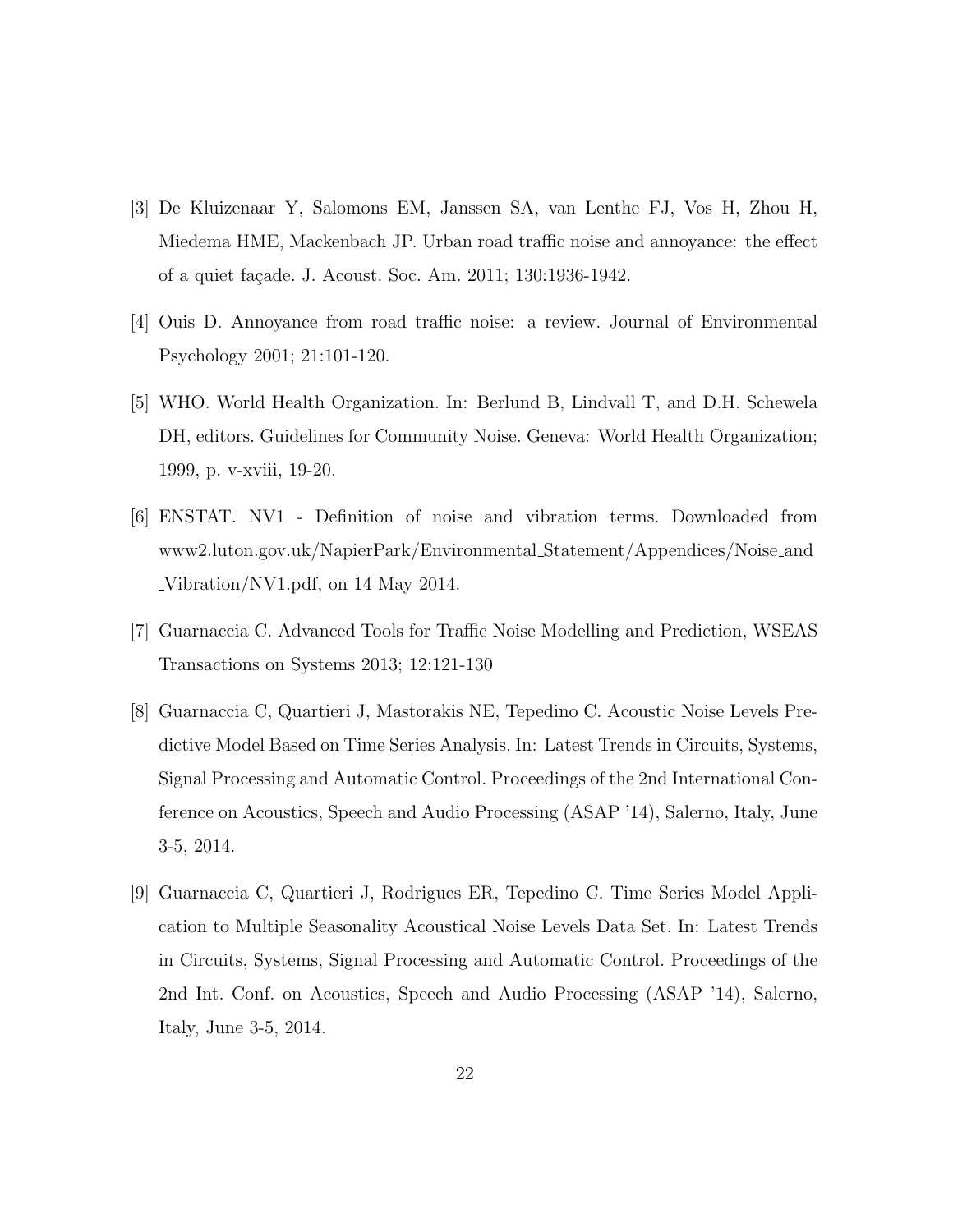- [10] Guarnaccia C, Quartieri J, Barrios JM, Rodrigues ER. Modelling environmental noise exceedances using non-homogeneous Poisson processes. Revised version submitted to the Journal of the Acoustical Society of America; 2013.
- [11] Achcar JA, Rodrigues ER, Paulino CD, Soares P. Non-homogeneous Poisson processes with a change-point: an application to ozone exceedances in Mexico City'. Environmental and Ecological Statistics 2010; 17:521-541. doi:10.1007/s10651-009- 0114-3
- [12] Achcar JA, Rodrigues ER,Tzintzun G. Using non-homogeneous Poisson models with multiple change-points to estimate the number of ozone exceedances in Mexico City. Environmetrics 2011; 22:1-12. doi:10.1002/env.1029
- [13] Wilson SP, Costello MJ. Predicting future discoveries of European marine species using non-homogeneous renewal processes. Journal of the Royal Statistical Society Series C 2005; 54:425-442.
- [14] Kass-Houter TA, Xu Z, McMurray P, Park S, Buckeridge DL, Brownstein JS, Finelli L, Groseciose SL. Application of change-point analysis to daily influenza-like ilness emergency department visits. Journal of the Am. Med. Inform. Assoc. 2012; 19:1075- 1081. doi: 1136/amiajnl-2011-000793
- [15] Chen J, Gupta AK. Parametric change-point analysis with applications to genetics, medicine, and finance. 2nd ed. New York: Springer; 2012.
- [16] Cox DR, Lewis PA. Statistical analysis of series of events. London: Methuen; 1966.
- [17] Lawless JF. Statistical models and methods for lifetime data. New York: John Wiley and Sons; 1982.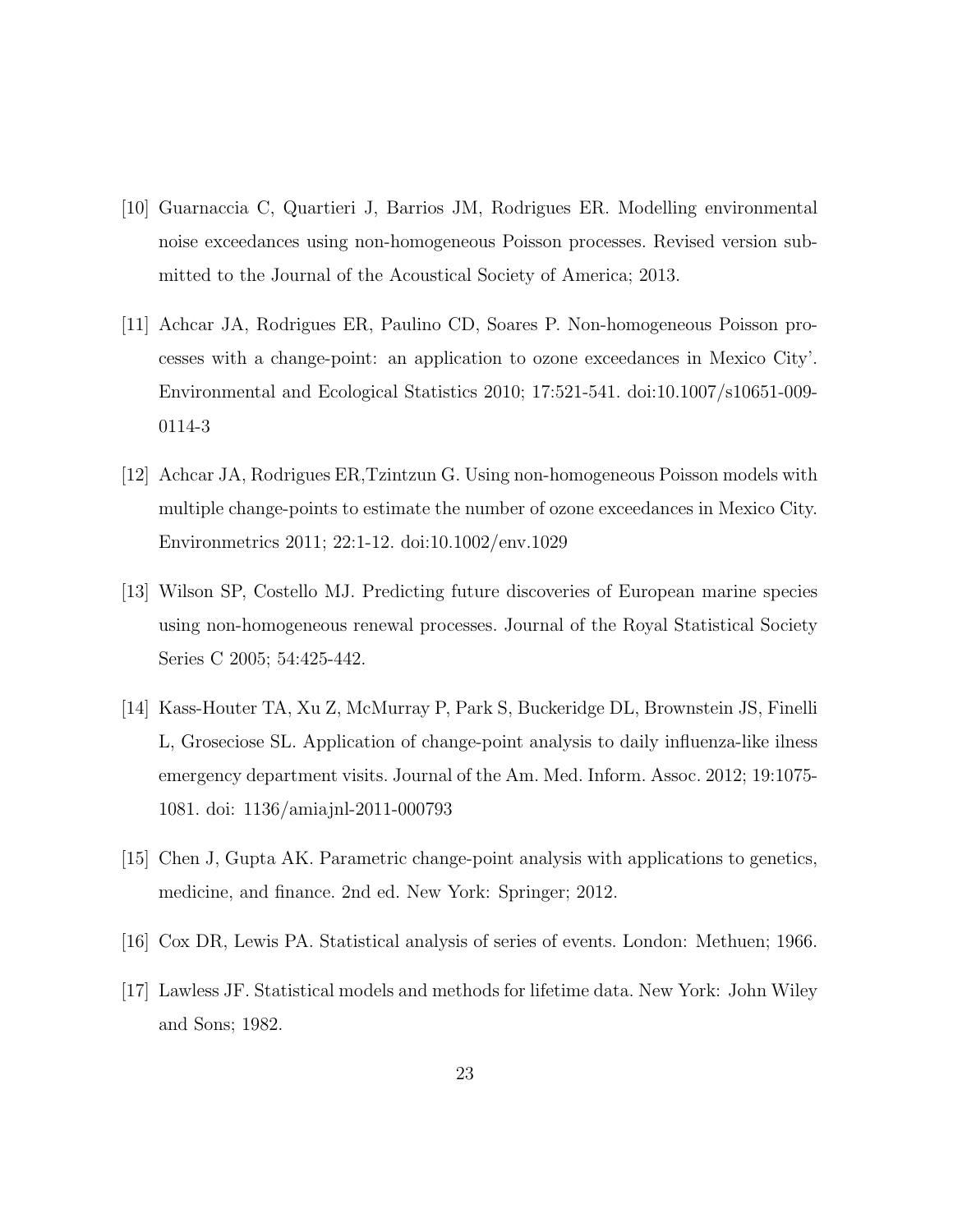- [18] Rice JA. Mathematical statistics with data analysis. New York: Wadsworth and Brooks; 1988.
- [19] Carlin BP, Louis TA. Bayes and empirical Bayes methods for data analysis. 2nd ed. New York: Chapman and Hall/CRC; 2000.
- [20] Robert CR, Casella G. Monte Carlo statistical methods. New York: Springer; 1999.
- [21] Grimmett GR, Stirzaker DR. Probability and random processes. London: Clarendon Press; 1982.
- [22] Ross SM. Stochastic Processes. 2nd ed. New York: John Wiley and Sons; 1996.
- [23] Achcar JA, Dey DK, Niverthy M. A Bayesian approach using nonhomogeneous Poisson process for software reliability models. In: Basu SK, Mukhopadhyay S, editors. Frontiers in Reliability, Series on Quality, Reliability and Engineering Statistics 4, Calcutta University, India, 1998, p. 1-18. doi: 10.1142/9789812816580 0001
- [24] Achcar JA., Fernández-Bremauntz AA, Rodrigues ER, Tzintzun, G. Estimating the number of ozone peaks in Mexico City using a non-homogeneous Poisson model. Environmetrics 2008; 19:469-485. doi: 10.1002/env.890
- [25] Ramírez-Cid JE, Achcar JA. Bayesian inference for nonhomogeneous Poisson processes in software reliability models assuming nonmonotonic intensity functions. Computational Statistics and Data Analysis 1999; 32:147-159.
- [26] Alvarez LJ, Fernández-Bremauntz AA, Rodrigues ER, Tzintzun, G. Maximum a posteriori estimation of the daily ozone peaks in Mexico City. Journal of Agricultural, Biological, and Environmental Statistics 2005; 10:276-290. doi:10.1198/108571105X59017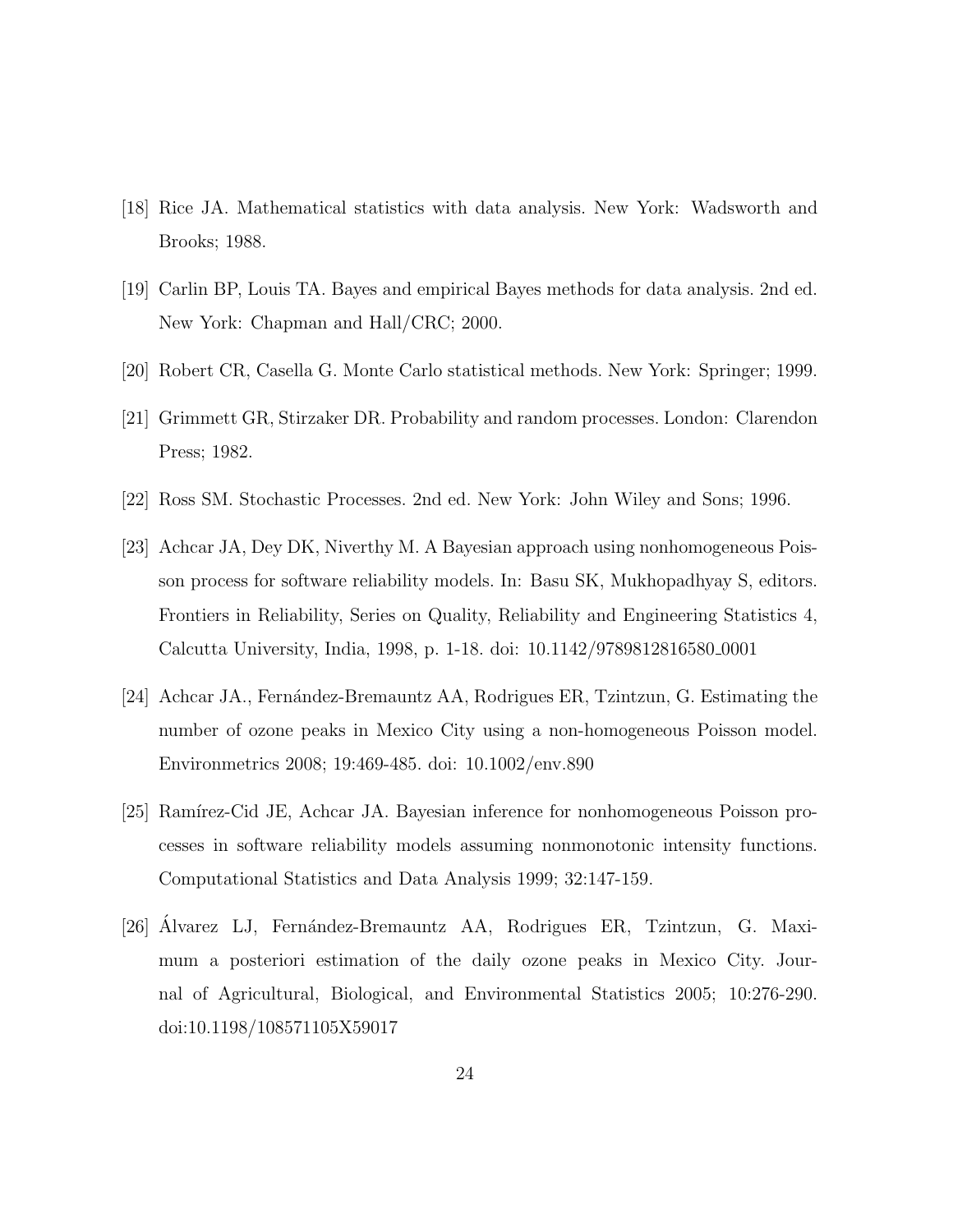- [27] Boys RJ, Henderson DA. On determining the order of Markov dependence of an observed process governed by a hidden Markov model. Special Issue of Scientific Programming 2002; 10:241-251.
- [28] Churchill GA, Lazareva B. Bayesian restoration of a hidden Markov chain with applications to DNA sequencing. Journal of Computational Biology 1999; 6:261– 277.
- [29] Geman D. Random fields and inverse problems in imaging. Lecture Notes in Mathematics 1990; 1427:113-193.
- [30] Freston KJ, Glaser DE, Henson RNA, Kiebel S, Phillips C, Ashburner J. Classical and Bayesian inference in neuroimaging: applications, NeuroImage 2002; 16:484- 512. doi: 10.1006/ning.2002.1091
- [31] Murshudov GN, Vagin AA, Dodson EJ. Refinement of molecular structure by maximum likelihood method. Acta Cryst. 1997; D53:240-255.
- [32] Tamura K, Peterson D, Peterson N, Stecher G, Nei M, Kumar S. MEGA 5: molecular evolutionary genetics. Analysis using maximum likelihood, evolutionary distance, and maximum parsimony methods. Molecular Biology and Evolution 2011; 28:2731-2739. doi: 10.1093/molbev/msr121
- [33] Yang Z. PAML 4: Phylogenetic analysis by maximum likelihood. Molecular Biology and Evolution 2007; 24:1586-1591. doi: 10.1009/molbev/msr088
- [34] Yang TE, Kuo L. Bayesian binary segmentation procedure for a Poisson process with multiple change-points. Journal of Computational and Graphical Statistics 2001; 10:772-785. doi:10.1198/106186001317243449